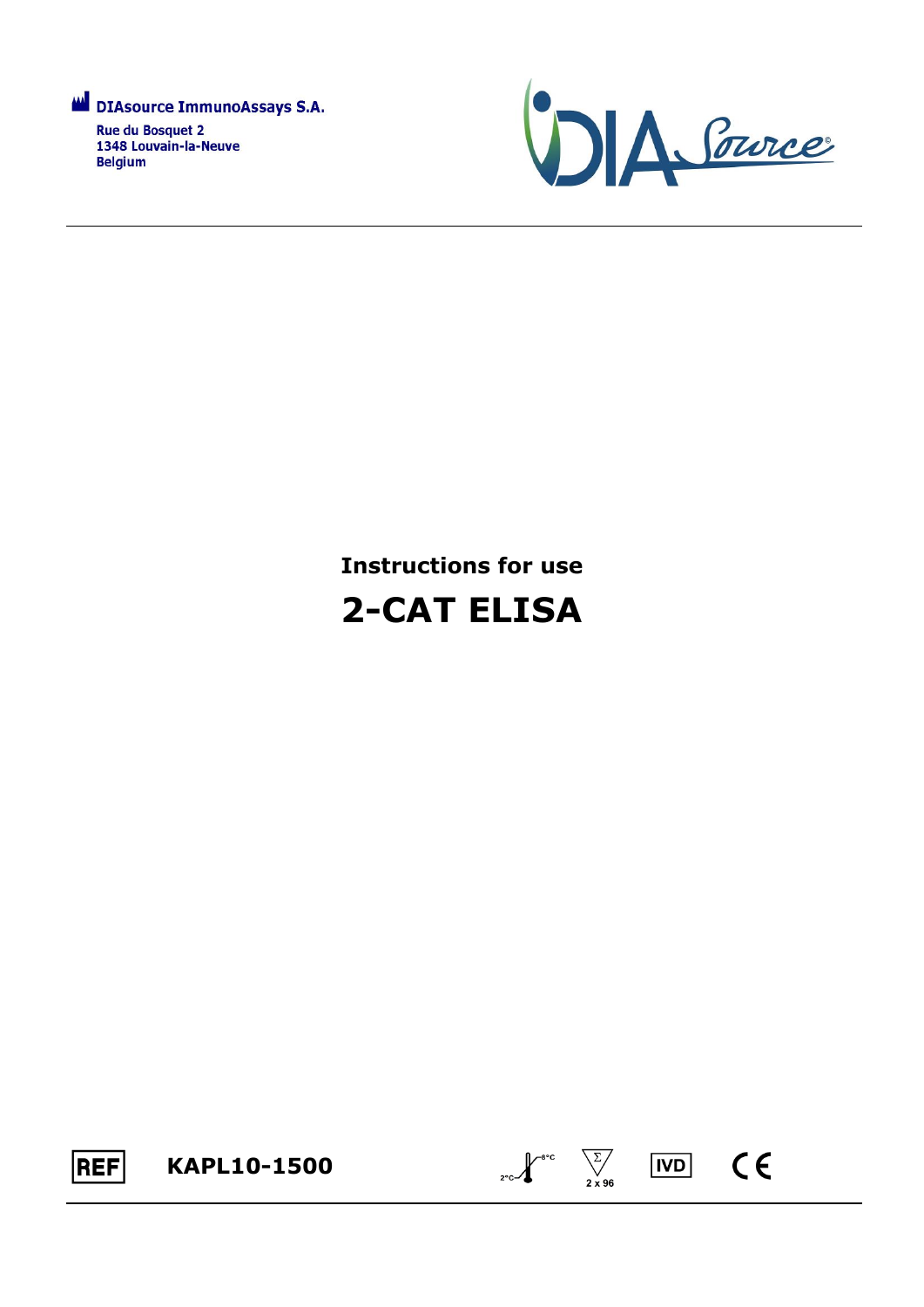#### **1. Introduction**



#### **1.1 Intended use and principle of the test**

Enzyme Immunoassay for the quantitative determination of adrenaline (epinephrine) and noradrenaline (norepinephrine) in plasma and urine.

Adrenaline (epinephrine) and noradrenaline (norepinephrine) are extracted by using a cis-diol-specific affinity gel, acylated and then converted enzymatically.

The competitive ELISA kit uses the microtiter plate format. The antigen is bound to the solid phase of the microtiter plate. The derivatized standards, controls and samples and the solid phase bound analytes compete for a fixed number of antibody binding sites. After the system is in equilibrium, free antigen and free antigen-antibody complexes are removed by washing. The antibody bound to the solid phase is detected by an anti-rabbit IgG-peroxidase conjugate using TMB as a substrate. The reaction is monitored at 450 nm.

Quantification of unknown samples is achieved by comparing their absorbance with a standard curve prepared with known standard concentrations.

#### **1.2 Clinical application**

In humans the catecholamines adrenaline (epinephrine), noradrenaline (norepinephrine) and dopamine are neurotransmitters of the sympathetic nervous system and are involved in many physiological processes. The sympathetic nervous system sets the body to a heightened state of alert, also called as the body's fight-orflight response.

In the human body the catecholamines and their metabolites indicate the adaption of the body to acute and chronic stress.

Next to the metanephrine/normetanephrine the catecholamines are important for the diagnosis and the follow-up of tumors of the sympathoadrenal system like the pheochromocytomas. The quantitative determination of catecholamines in urine is preferred for the diagnosis of these tumors, whereas the determination of catecholamines in plasma is medically sensible for the localization of the tumor and for function testing. Values above the cut-off can provide an indication for neuroendocrine tumors.

However, in literature various diseases like hypertension, cardiovascular diseases, schizophrenia and manic depression are described with abnormal low or high levels of catecholamines

Therapeutic consequences should never be based on laboratory results alone even if all test results are in agreement with the items as under point "Procedural cautions, guidelines and warnings". Any laboratory result is only a part of the total clinical picture of the patient.

Only in cases where the laboratory results are in an acceptable agreement with the overall clinical picture of the patient it can be used for therapeutic consequences.

The test result itself should never be the sole determinant for deriving any therapeutic consequences.

#### **2. Procedural cautions, guidelines, warnings and limitations**

#### **2.1 Procedural cautions, guidelines and warnings**

- (1) This kit is intended for professional use only. Users should have a thorough understanding of this protocol for the successful use of this kit. Only the test instruction provided with the kit is valid and has to be used to run the assay. Reliable performance will only be attained by strict and careful adherence to the instructions provided.
- (2) This assay was validated for certain types of samples as indicated in *Intended Use* (please refer to Chapter 1). Any off-label use of this kit is in the responsibility of the user and the manufacturer cannot be held liable.
- (3) The principles of Good Laboratory Practice (GLP) have to be followed.
- (4) In order to reduce exposure to potentially harmful substances, wear lab coats, disposable protective gloves and protective glasses where necessary.
- (5) All kit reagents and specimens should be brought to room temperature and mixed gently but thoroughly before use. Avoid repeated freezing and thawing of reagents and specimens.
- (6) For dilution or reconstitution purposes, use deionized, distilled, or ultra-pure water.
- (7) The microplate contains snap-off strips. Unused wells must be stored at 2  $\degree$ C to 8  $\degree$ C in the sealed foil pouch with desiccant and used in the frame provided. Microtiter strips which are removed from the frame for usage should be marked accordingly to avoid any mix-up.
- (8) Duplicate determination of sample is highly recommended to be able to identify potential pipetting errors.
- (9) Once the test has been started, all steps should be completed without interruption. Make sure that the required reagents, materials and devices are prepared ready at the appropriate time.
- (10) Incubation times do influence the results. All wells should be handled in the same order and time intervals.
- (11) To avoid cross-contamination of reagents, use new disposable pipette tips for dispensing each reagent, sample, standard and control.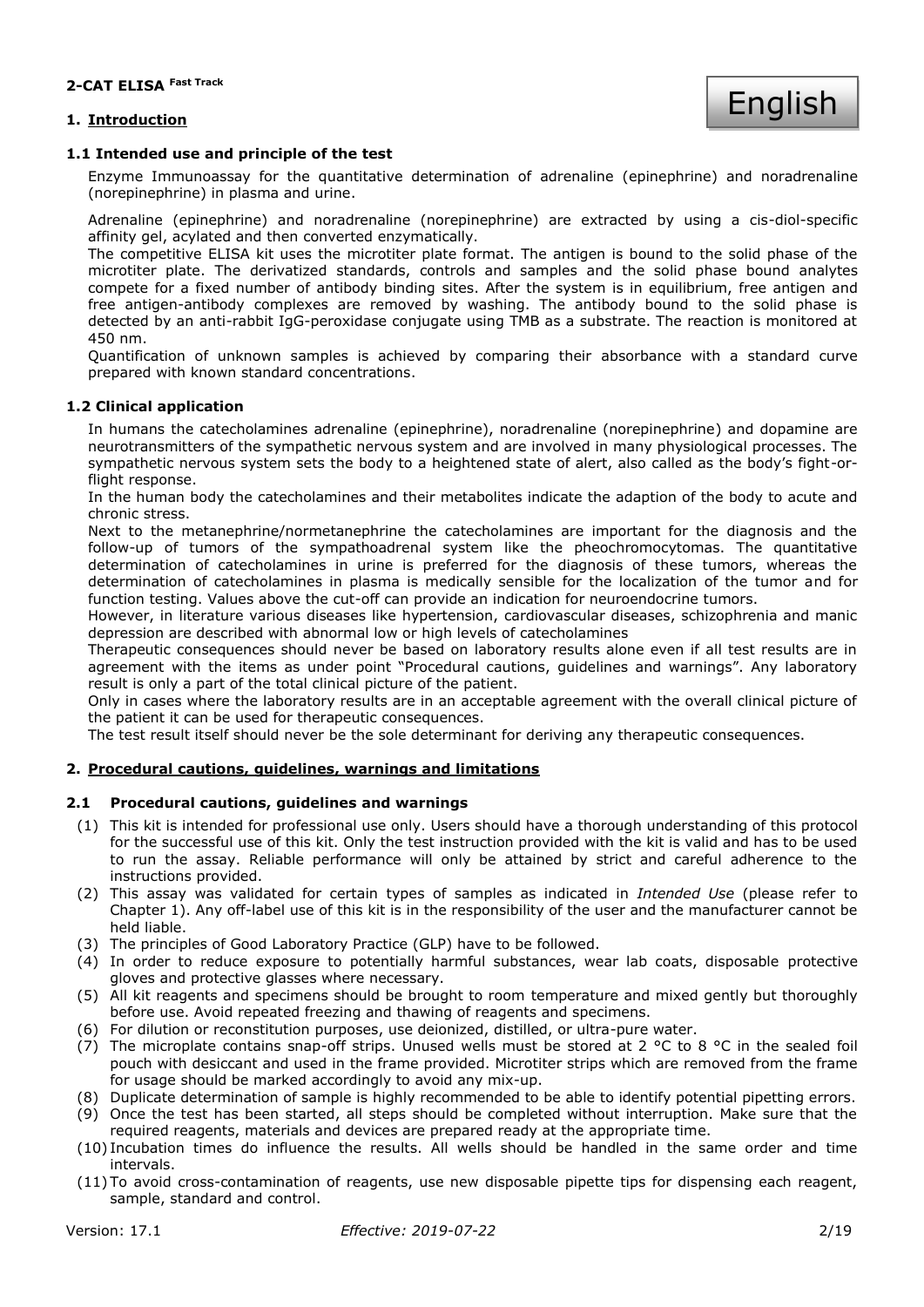- (12) A standard curve must be established for each run.
- (13) The controls should be included in each run and fall within established confidence limits. The confidence limits are listed in the QC-Report provided with the kit.
- (14) Do not mix kit components with different lot numbers within a test and do not use reagents beyond expiry date as shown on the kit labels.
- (15) Avoid contact with Stop Solution containing 0.25 M  $H_2$ SO<sub>4</sub>. It may cause skin irritation and burns. In case of contact with eyes or skin, rinse off immediately with water.
- (16) TMB substrate has an irritant effect on skin and mucosa. In case of possible contact, wash eyes with an abundant volume of water and skin with soap and abundant water. Wash contaminated objects before reusing them.
- (17) For information on hazardous substances included in the kit please refer to Safety Data Sheet (SDS). The Safety Data Sheet for this product is made available directly on the website of the manufacturer or upon request.
- (18) The expected reference values reported in this test instruction are only indicative. It is recommended that each laboratory establishes its own reference intervals.
- (19) The results obtained with this test kit should not be taken as the sole reason for any therapeutic consequence (e.g. medication before a scheduled surgery) but have to be correlated to other diagnostic tests and clinical observations.
- (20) Kit reagents must be regarded as hazardous waste and disposed according to national regulations.

#### **2.2 Limitations**

Any inappropriate handling of samples or modification of this test might influence the results.

#### **2.2.1 Interfering substances**

#### **Plasma**

Samples containing precipitates or fibrin strands or which are haemolytic or lipemic might cause inaccurate results.

#### **24-hour urine**

Please note the sample preparation! If the percentage of the final concentration of acid is too high, this will lead to incorrect results for the urine samples.

#### **2.2.2 Drug interferences**

There are no known substances (drugs) which ingestion interferes with the measurement of catecholamine level in the sample.

#### **2.2.3 High-Dose-Hook effect**

No hook effect was observed in this test.

#### **3. Storage and stability**

Store the unopened reagents at  $2 - 8$  °C until expiration date. Do not use components beyond the expiry date indicated on the kit labels. Once opened the reagents are stable for 1 month when stored at  $2 - 8$  °C. Once the resealable pouch has been opened, care should be taken to close it tightly with desiccant again.

#### **4. Materials**

#### **4.1 Content of the kit**

| <b>BA D-0090</b> | <b>FOILS</b>                     | <b>Adhesive Foil</b> - Ready to use                          |  |  |  |  |
|------------------|----------------------------------|--------------------------------------------------------------|--|--|--|--|
| Content:         |                                  | Adhesive Foils in a resealable pouch                         |  |  |  |  |
| Volume:          | $2 \times 4$ foils               |                                                              |  |  |  |  |
| <b>BA E-0030</b> | <b>WASH-CONC 50x</b>             | <b>Wash Buffer Concentrate - Concentrated 50x</b>            |  |  |  |  |
| Content:         |                                  | Buffer with a non-ionic detergent and physiological pH       |  |  |  |  |
| Volume:          | 2 x 20 ml/vial, light purple cap |                                                              |  |  |  |  |
| <b>BA E-0040</b> | <b>CONJUGATE</b>                 | <b>Enzyme Conjugate</b> - Ready to use                       |  |  |  |  |
| Content:         |                                  | Goat anti-rabbit immunoglobulins, conjugated with peroxidase |  |  |  |  |

Volume: 2 x 12 ml/vial, red cap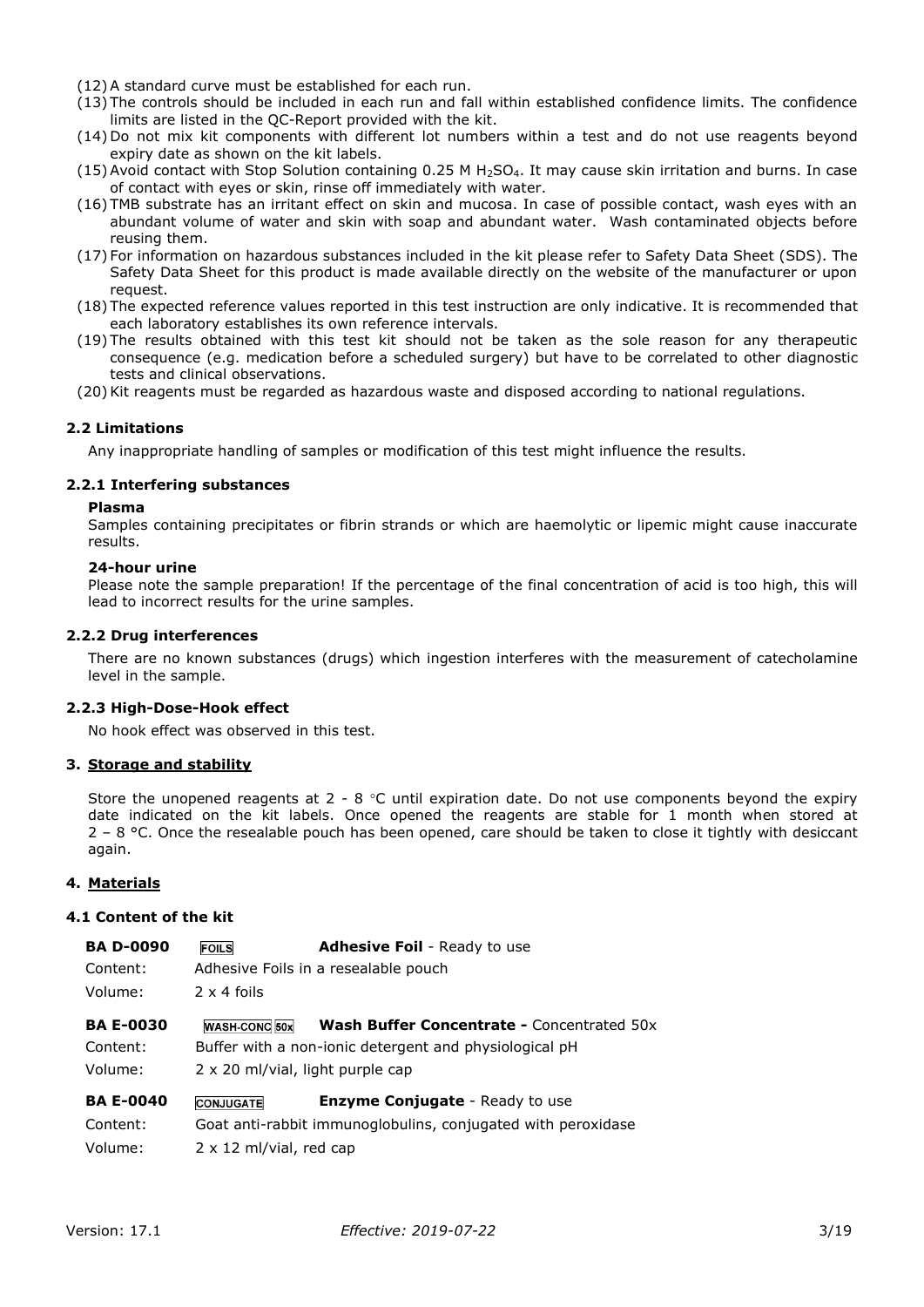| <b>BA E-0055</b>             | <b>SUBSTRATE</b>                         | <b>Substrate</b> - Ready to use                                                        |
|------------------------------|------------------------------------------|----------------------------------------------------------------------------------------|
| Content:                     | peroxide                                 | Chromogenic substrate containing tetramethylbenzidine, substrate buffer and hydrogen   |
| Volume:                      | 2 x 12 ml/vial, black cap                |                                                                                        |
| <b>BA E-0080</b>             | <b>STOP-SOLN</b>                         | Stop Solution - Ready to use                                                           |
| Content:                     | 0.25 M sulfuric acid                     |                                                                                        |
| Volume:                      | 2 x 12 ml/vial, light grey cap           |                                                                                        |
| Hazards<br>identification:   |                                          |                                                                                        |
|                              |                                          | H290 May be corrosive to metals.                                                       |
| <b>BA E-0131</b>             | <b>TED</b> ADR MN                        | Adrenaline Microtiter Strips-Ready to use                                              |
| Content:                     | desiccant                                | 1 x 96 well (12x8) antigen precoated microwell plate in a resealable blue pouch with   |
| <b>BA E-0231</b>             | <b>ME NAD NMN</b>                        | Noradrenaline Microtiter Strips-Ready to use                                           |
| Content:                     | desiccant                                | 1 x 96 well (12x8) antigen precoated microwell plate in a resealable yellow pouch with |
| <b>BA E-6110</b>             | <b>ADR-AS</b>                            | Adrenaline Antiserum - Ready to use                                                    |
| Content:                     |                                          | Rabbit anti-adrenaline antibody, blue coloured                                         |
| Volume:                      | $1 \times 6$ ml/vial, blue cap           |                                                                                        |
| <b>BA E-6210</b>             | <b>NAD-AS</b>                            | Noradrenaline Antiserum - Ready to use                                                 |
| Content:                     |                                          | Rabbit anti-noradrenaline antibody, yellow coloured                                    |
| Volume:                      | $1 \times 6$ ml/vial, yellow cap         |                                                                                        |
| <b>BA R-0050</b><br>Content: | <b>ADJUST-BUFF</b><br><b>TRIS buffer</b> | Adjustment Buffer - Ready to use                                                       |
|                              |                                          |                                                                                        |

## **Standards** and **Controls** - Ready to use

| Cat. no.         | <b>Component</b>                                                                                           | Colour/                                                                                                      | <b>Concentration</b><br>ng/ml          |            | <b>Concentration</b><br>nmol/l            |            | Volume/<br><b>Vial</b> |
|------------------|------------------------------------------------------------------------------------------------------------|--------------------------------------------------------------------------------------------------------------|----------------------------------------|------------|-------------------------------------------|------------|------------------------|
|                  |                                                                                                            | Cap                                                                                                          | <b>ADR</b>                             | <b>NAD</b> | <b>ADR</b>                                | <b>NAD</b> |                        |
| <b>BA E-6601</b> | <b>STANDARD</b> A                                                                                          | white                                                                                                        | 0                                      | $\Omega$   | $\Omega$                                  | $\Omega$   | 4 ml                   |
| <b>BA E-6602</b> | <b>STANDARD</b> B                                                                                          | light yellow                                                                                                 | 1                                      | 5          | 5.5                                       | 30         | 4 ml                   |
| <b>BA E-6603</b> | STANDARD <sub>C</sub>                                                                                      | orange                                                                                                       | 4                                      | 20         | 22                                        | 118        | 4 ml                   |
| <b>BA E-6604</b> | <b>STANDARD</b> D                                                                                          | dark blue                                                                                                    | 15                                     | 75         | 82                                        | 443        | 4 ml                   |
| <b>BA E-6605</b> | STANDARD <sup>E</sup>                                                                                      | light grey                                                                                                   | 50                                     | 250        | 273                                       | 1478       | 4 ml                   |
| <b>BA E-6606</b> | <b>STANDARD</b> F                                                                                          | black                                                                                                        | 200                                    | 1 000      | 1 0 9 2                                   | 5910       | 4 ml                   |
| <b>BA E-6651</b> | <b>CONTROL</b> 1                                                                                           | light green                                                                                                  |                                        |            | Refer to QC report for expected value and |            | 4 ml                   |
| <b>BA E-6652</b> | <b>CONTROL</b> <sub>2</sub>                                                                                | dark red                                                                                                     | acceptable range!                      |            |                                           |            | 4 ml                   |
| Conversion:      |                                                                                                            | Adrenaline (ng/ml) $x$ 5.46 = Adrenaline (nmol/l)<br>Noradrenaline (ng/ml) $x$ 5.91 = Noradrenaline (nmol/l) |                                        |            |                                           |            |                        |
| Content:         | Acidic buffer with non-mercury stabilizer, spiked with defined quantity of adrenaline<br>and noradrenaline |                                                                                                              |                                        |            |                                           |            |                        |
| <b>BA R-6611</b> | <b>ACYL-BUFF</b>                                                                                           |                                                                                                              | <b>Acylation Buffer - Ready to use</b> |            |                                           |            |                        |
| Content:         |                                                                                                            | Buffer with light alkaline pH for the acylation                                                              |                                        |            |                                           |            |                        |
| Volume:          | $1 \times 20$ ml/vial, white cap                                                                           |                                                                                                              |                                        |            |                                           |            |                        |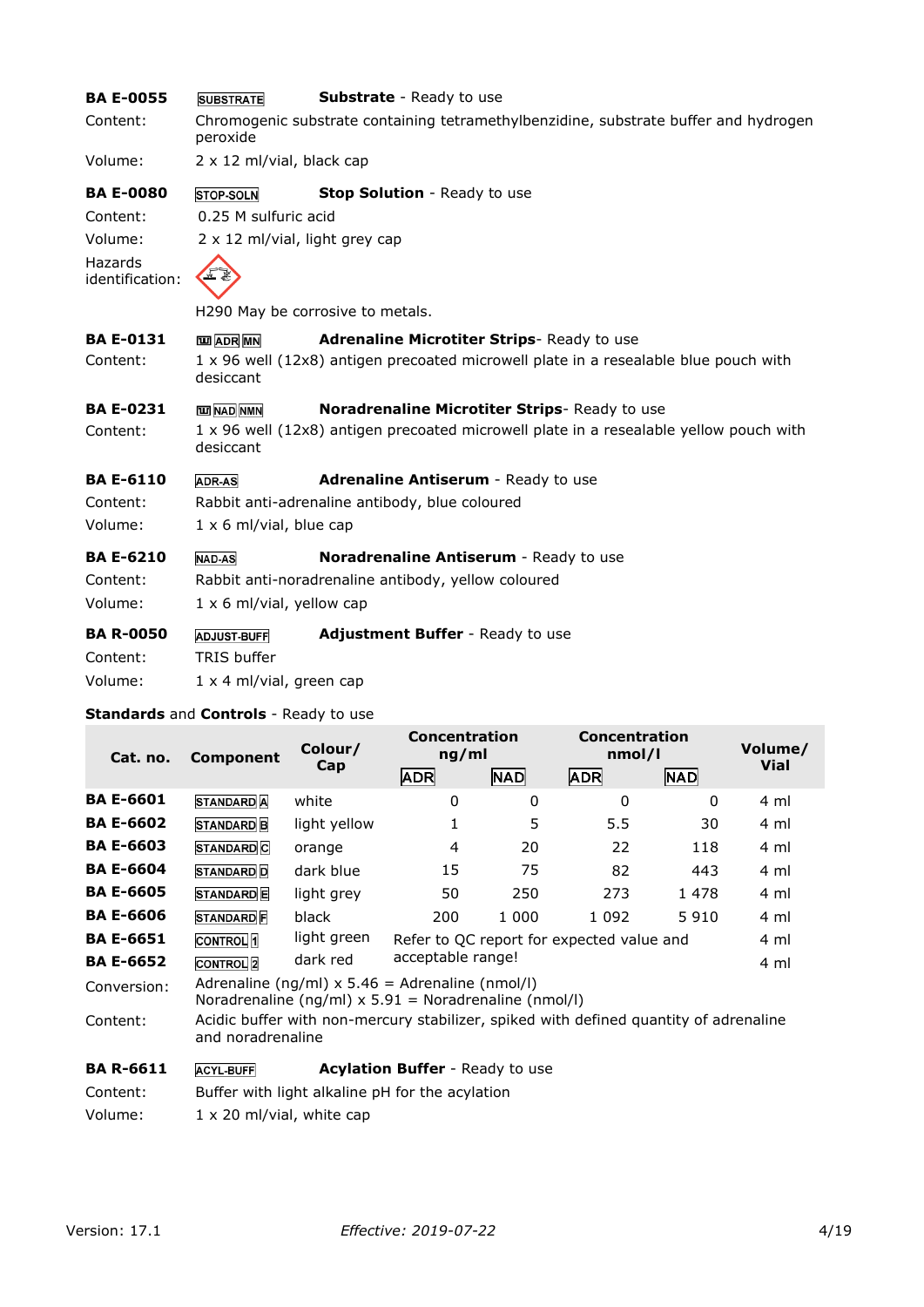| <b>ACYL-REAG</b>                     | Acylation Reagent - Ready to use                                                                                                                                          |  |  |  |
|--------------------------------------|---------------------------------------------------------------------------------------------------------------------------------------------------------------------------|--|--|--|
| Acylation reagent in DMF and DMSO    |                                                                                                                                                                           |  |  |  |
| $1 \times 3$ ml/vial, light red cap  |                                                                                                                                                                           |  |  |  |
|                                      |                                                                                                                                                                           |  |  |  |
|                                      | H360D May damage the unborn child.<br>H226 Flammable liquid and vapour.<br>H312 + H332 Harmful in contact with skin or if inhaled.<br>H319 Causes serious eye irritation. |  |  |  |
| <b>ASSAY-BUFF</b>                    | Assay Buffer - Ready to use                                                                                                                                               |  |  |  |
|                                      | 1M hydrochloric acid and a non-mercury preservative                                                                                                                       |  |  |  |
| $1 \times 6$ ml/vial, light grey cap |                                                                                                                                                                           |  |  |  |
| <b>COENZYME</b>                      | <b>Coenzyme</b> - Ready to use                                                                                                                                            |  |  |  |
| S-adenosyl-L-methionine              |                                                                                                                                                                           |  |  |  |
| $1 \times 4$ ml/vial, purple cap     |                                                                                                                                                                           |  |  |  |
| <b>ENZYME</b>                        | <b>Enzyme</b> - Lyophilized                                                                                                                                               |  |  |  |
| Catechol-O-methyltransferase         |                                                                                                                                                                           |  |  |  |
| 4 vials, pink cap                    |                                                                                                                                                                           |  |  |  |
| <b>EXTRACT-BUFF</b>                  | <b>Extraction Buffer - Ready to use</b>                                                                                                                                   |  |  |  |
| Buffer containing carbonate          |                                                                                                                                                                           |  |  |  |
| $1 \times 6$ ml/vial, brown cap      |                                                                                                                                                                           |  |  |  |
| EXTRACT-PLATE 48                     | <b>Extraction Plate - Ready to use</b>                                                                                                                                    |  |  |  |
|                                      | 2 x 48 well plates coated with boronate affinity gel in a resealable pouch                                                                                                |  |  |  |
| <b>HCL</b>                           | Hydrochloric Acid - Ready to use                                                                                                                                          |  |  |  |
|                                      | 0.025 M Hydrochloric Acid, yellow coloured                                                                                                                                |  |  |  |
| 1 x 20 ml/vial, dark green cap       |                                                                                                                                                                           |  |  |  |
|                                      |                                                                                                                                                                           |  |  |  |

#### **4.2 Additional materials and equipment required but not provided in the kit**

- − Calibrated precision pipettes to dispense volumes between 10 700 µl; 1 ml
- − Microtiter plate washing device (manual, semi-automated or automated)
- − ELISA reader capable of reading absorbance at 450 nm and if possible 620 650 nm
- − Microtiter plate shaker (shaking amplitude 3 mm; approx. 600 rpm)
- − Absorbent material (paper towel)
- − Water (deionized, distilled, or ultra-pure)
- − Vortex mixer

#### **5. Sample collection and storage**

#### **Plasma**

Whole blood should be collected into centrifuge tubes containing EDTA as anti-coagulant ( Monovette™ or Vacuette™ for plasma) and centrifuged according to manufacturer's instructions immediately after collection. Haemolytic and lipemic samples should not be used for the assay. Storage: up to 6 hours at 2 - 8 °C, for longer period (up to 6 month) at -20 °C. Repeated freezing and thawing should be avoided.

#### **Urine**

Spontaneous urine or 24-hour urine, collected in a bottle containing 10 - 15 ml of 6 M HCl, can be used. If 24-hour urine is used please record the total volume of the collected urine. Storage: up to 48 hours at 2 - 8 °C, up to 24 hours at room temperature, for longer periods (up to 6 month) at -20 °C. Repeated freezing and thawing should be avoided. Avoid exposure to direct sunlight.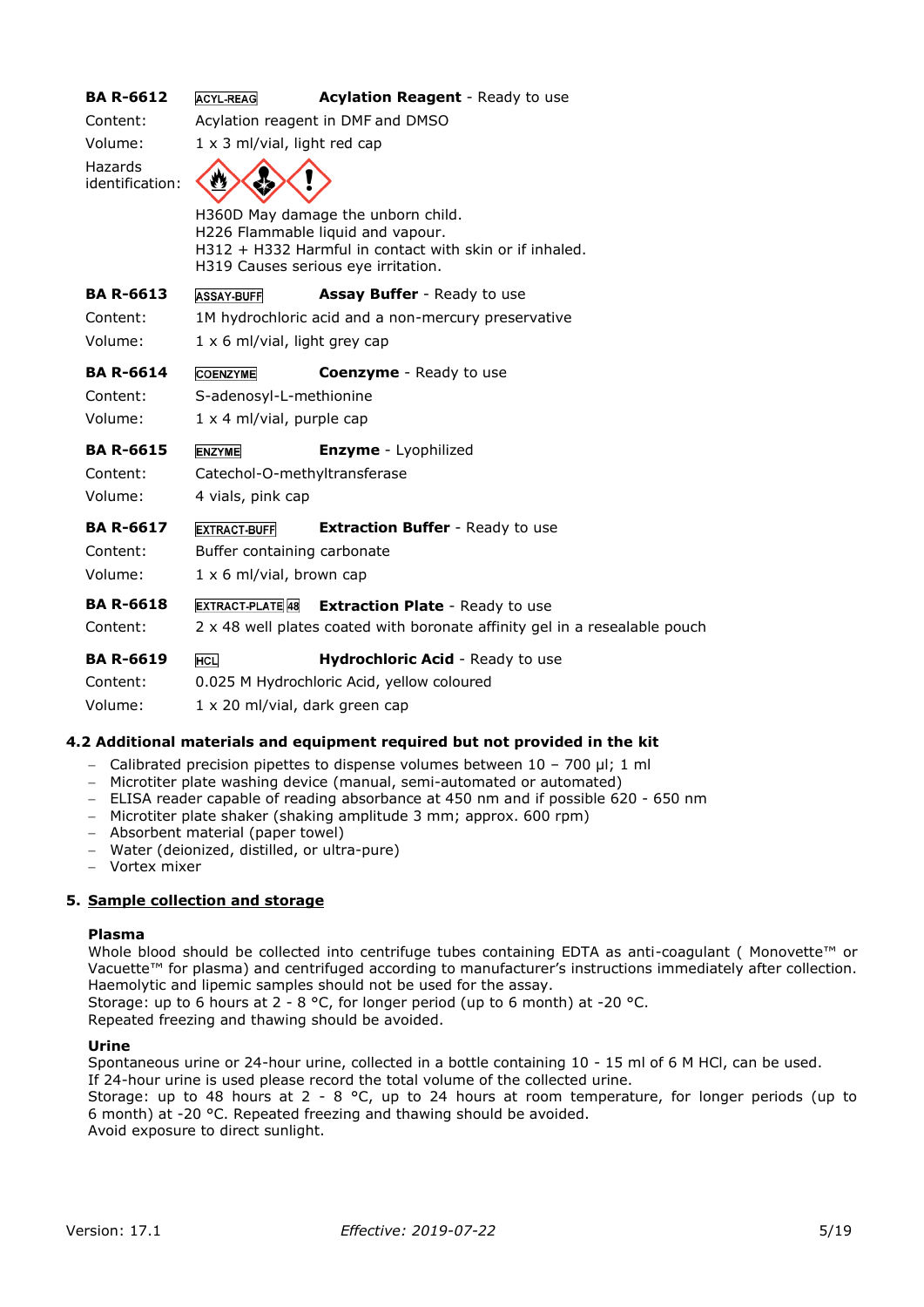#### **6. Test procedure**

Allow all reagents to reach room temperature and mix thoroughly by gentle inversion before use. Duplicate determinations are recommended. It is recommended to number the strips of the microwell plate before usage to avoid any mix-up.

The binding of the antisera and the enzyme conjugates and the activity of the enzyme used are temperature dependent, and the absorbance may vary if a thermostat is not used. The higher the temperature, the higher the absorbance will be. Varying incubation times will have a similar influence on the absorbance. The optimal temperature during the Enzyme Immunoassay is between  $20 - 25$  °C.

#### **6.1 Preparation of reagents**

#### **Wash Buffer**

Dilute the 20 ml Wash Buffer Concentrate with water (deionized, distilled, or ultra-pure) to a final volume of 1000 ml.

Storage: 1 month at 2 – 8 °C

#### **Enzyme Solution**

Reconstitute the content of the vial labelled 'Enzyme' with 1 ml water (deionized, distilled, or ultra-pure) and mix thoroughly. Add 0.3 ml of Coenzyme followed by 0.7 ml of Adjustment Buffer. The total volume of the Enzyme Solution is 2.0 ml.



*The Enzyme Solution has to be prepared freshly prior to the assay (not longer than 10 - 15 minutes in advance). Discard after use!*

#### **Adrenaline Microtiter Strips and Noradrenaline Microtiter Strips**

In rare cases residues of the blocking and stabilizing reagent can be seen in the wells as small, white dots or lines. These residues do not influence the quality of the product.

#### **6.2 Sample preparation, extraction and acylation**

- **1.** Pipette **10 µl** of **standards**, **controls**, **urine samples** and **300 µl** of **plasma samples** into the respective wells of the **Extraction Plate**.
- **2.** Add **250 µl** of **water** (deionized, distilled, or ultra-pure) to the wells with **standards, controls** and **urine samples.**
- **3.** Pipette **50 µl** of **Assay Buffer** into all wells.
- **4.** Pipette **50 µl** of **Extraction Buffer** into all wells.
- **5.** Cover plate with **Adhesive Foil** and incubate **30 min** at **RT** (20 25 °C) on a **shaker** (approx. 600 rpm).
- **6.** Remove the foil. Empty plate and blot dry by tapping the inverted plate on absorbent material.
- **7.** Pipette **1 ml** of **Wash Buffer** into all wells. Incubate the plate for **5 min** at **RT** (20 25 °C) on a **shaker** (approx. 600 rpm). Empty plate and blot dry by tapping the inverted plate on absorbent material.
- **8.** Pipette another **1 ml** of **Wash Buffer** into all wells. Incubate the plate for **5 min** at **RT** (20 25 °C) on a **shaker** (approx. 600 rpm). Empty plate and blot dry by tapping the inverted plate on absorbent material.
- **9.** Pipette **150 µl** of **Acylation Buffer** into all wells.
- **10.** Pipette **25 µl** of **Acylation Reagent** into all wells.
- **11.** Incubate **15 min** at **RT** (20 25 °C) on a **shaker** (approx. 600 rpm).
- **12.** Empty plate and blot dry by tapping the inverted plate on absorbent material.
- **13.** Pipette **1 ml** of **Wash Buffer** into all wells. Incubate the plate for **10 min** at **RT** (20 25 °C) on a **shaker** (approx. 600 rpm). Empty plate and blot dry by tapping the inverted plate on absorbent material.
- **14.** Pipette **150 µl** of **Hydrochloric Acid** into all wells.
- **15.** Cover plate with **Adhesive Foil**. Incubate **10 min** at **RT** (20 25 °C) on a **shaker** (approx. 600 rpm). Remove the foil and discard.

#### *Do not decant the supernatant thereafter!*  $\bigwedge$

The following volumes of the supernatant are needed for the subsequent ELISA:

| <b>Adrenaline</b> | 100<br>ш | <b>Noradrenaline</b> | 20<br>п |  |
|-------------------|----------|----------------------|---------|--|
|                   |          |                      |         |  |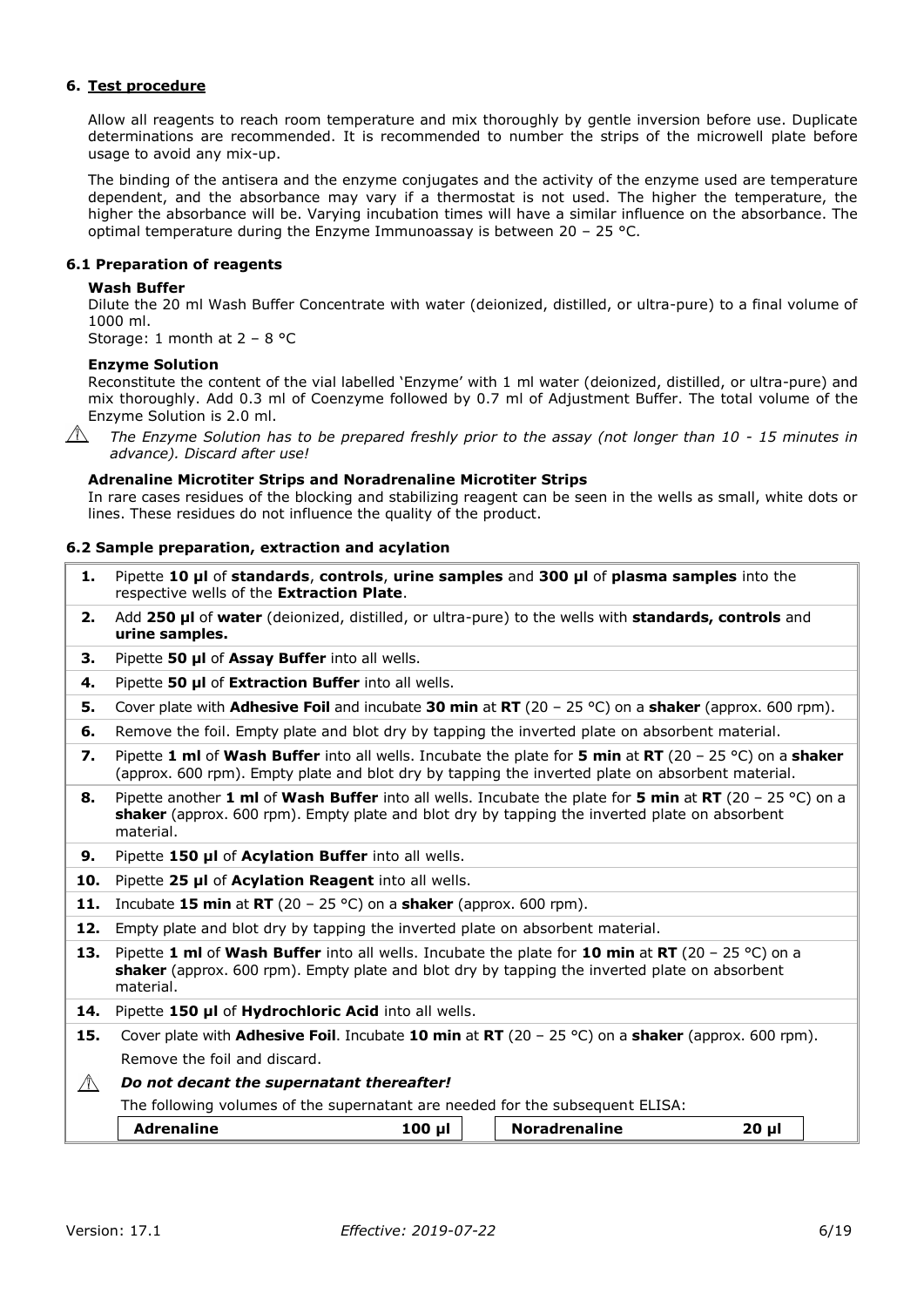#### **6.3 Adrenaline ELISA**

- **1.** Pipette **25 µl** of the **Enzyme Solution** (refer to 6.1*)* into all wells of the **Adrenaline Microtiter Strips**.
- **2.** Pipette **100 µl** of the extracted **standards, controls and samples** into the appropriate wells.
- **3.** Incubate for **30 min** at **RT** (20 25 °C) on a **shaker** (approx. 600 rpm).
- **4.** Pipette **50 µl** of the respective **Adrenaline Antiserum** into all wells and cover plate with **Adhesive Foil**.
- **5.** Incubate for **2 h** at **RT** (20 25 °C) on a **shaker** (approx. 600 rpm).
- **6.** Remove the foil. Discard or aspirate the content of the wells. Wash the plate **3 x** by adding **300 µl** of **Wash Buffer**, **discarding** the content and **blotting dry each time** by tapping the inverted plate on absorbent material.
- **7.** Pipette **100 µl** of the **Enzyme Conjugate** into all wells.
- **8.** Incubate for **30 min** at **RT** (20 25 °C) on a **shaker** (approx. 600 rpm).
- **9.** Discard or aspirate the content of the wells. Wash the plate **3 x** by adding **300 µl** of **Wash Buffer**, **discarding** the content and **blotting dry each time** by tapping the inverted plate on absorbent material.
- **10.** Pipette **100 µl** of the **Substrate** into all wells and incubate for **25 ± 5 min** at **RT** (20 25 °C) on a shaker (approx. 600 rpm).  $\triangle$  **Avoid exposure to direct sunlight!**
- **11.** Add **100 µl** of the **Stop Solution** to each well and shake the microtiter plate to ensure a homogeneous distribution of the solution.
- **12. Read** the absorbance of the solution in the wells within 10 minutes, using a microplate reader set to **450 nm** (if available a reference wavelength between 620 nm and 650 nm is recommended).

#### **6.4 Noradrenaline ELISA**

- **1.** Pipette **25 µl** of the **Enzyme Solution** (refer to 6.1*)* into all wells of the **Noradrenaline Microtiter Strips**.
- **2.** Pipette **20 µl** of the extracted **standards, controls and samples** into the appropriate wells.
- **3.** Incubate for **30 min** at **RT** (20 25 °C) on a **shaker** (approx. 600 rpm).
- **4.** Pipette **50 µl** of the **Noradrenaline Antiserum** into all wells and cover plate with **Adhesive Foil**.
- **5.** Incubate for **2 h** at **RT** (20 25 °C) on a **shaker** (approx. 600 rpm).
- **6.** Remove the foil. Discard or aspirate the content of the wells. Wash the plate **3 x** by adding **300 µl** of **Wash Buffer**, **discarding** the content and **blotting dry each time** by tapping the inverted plate on absorbent material.
- **7.** Pipette **100 µl** of the **Enzyme Conjugate** into all wells.
- **8.** Incubate for **30 min** at **RT** (20 25 °C) on a **shaker** (approx. 600 rpm).
- **9.** Discard or aspirate the content of the wells. Wash the plate **3 x** by adding **300 µl** of **Wash Buffer**, **discarding** the content and **blotting dry each time** by tapping the inverted plate on absorbent material.
- **10.** Pipette **100 µl** of the **Substrate** into all wells and incubate for **25 ± 5 min** at **RT** (20 25 °C) on a shaker (approx. 600 rpm).  $\triangle$  **Avoid exposure to direct sunlight!**
- **11.** Add **100 µl** of the **Stop Solution** to each well and shake the microtiter plate to ensure a homogeneous distribution of the solution.
- **12. Read** the absorbance of the solution in the wells within 10 minutes, using a microplate reader set to **450 nm** (if available a reference wavelength between 620 nm and 650 nm is recommended).

#### **7. Calculation of results**

| <b>Measuring range</b> |        | <b>Adrenaline</b> | <b>Noradrenaline</b> |
|------------------------|--------|-------------------|----------------------|
|                        | Urine  | $0.7 - 200$ ng/ml | $2.5 - 1000$ ng/ml   |
|                        | Plasma | $18 - 6667$ pg/ml | 93 – 33 333 pg/ml    |

The standard curves are obtained by plotting the absorbance readings (calculate the mean absorbance) of the standards (linear, y-axis) against the corresponding standard concentrations (logarithmic, x-axis). Use a non-linear regression for curve fitting (e.g. spline, 4- parameter, akima).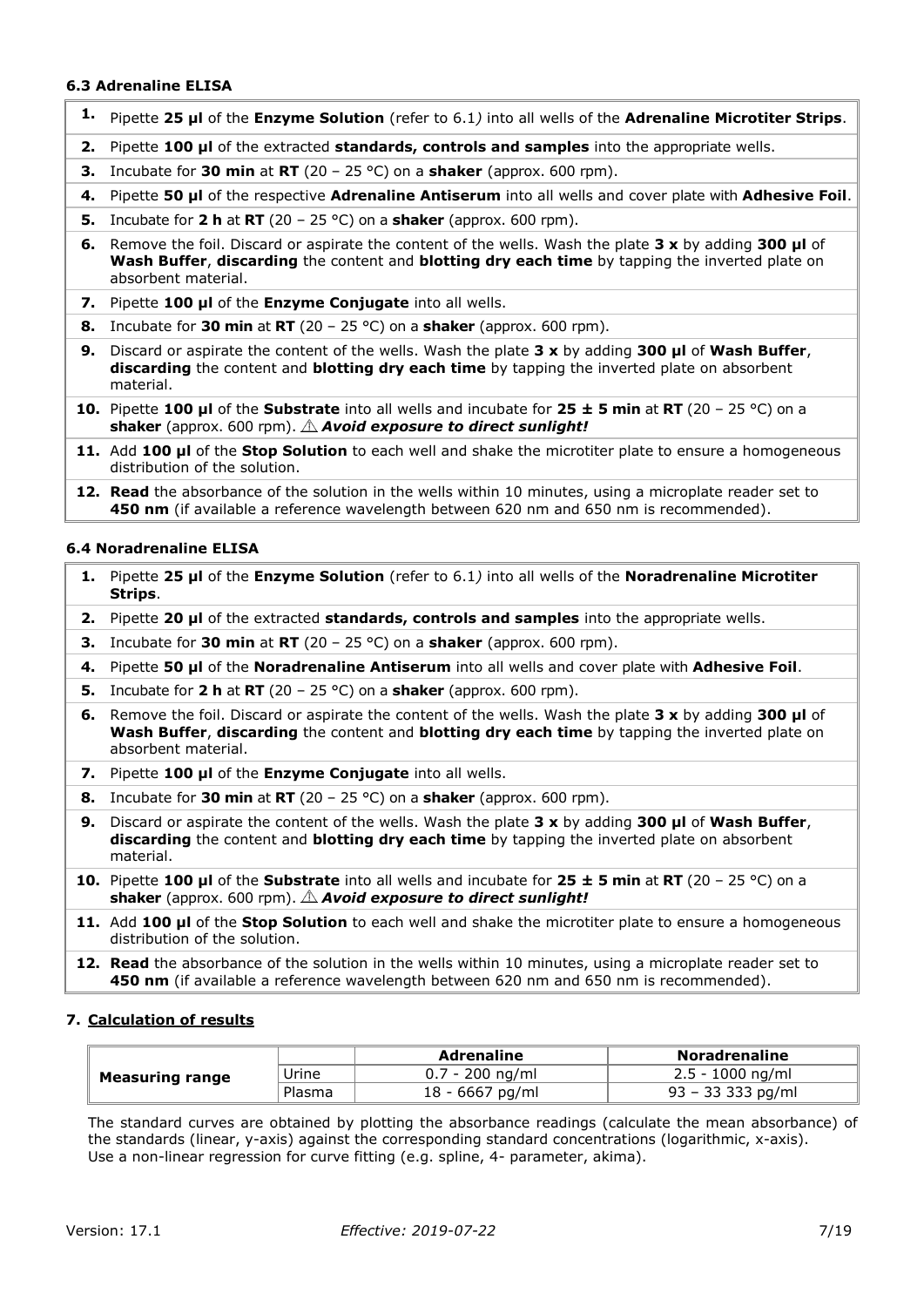

 $\sqrt{N}$  This assay is a competitive assay. This means: the OD-values are decreasing with increasing *concentrations of the analyte. OD-values found below the standard curve correspond to high concentrations of the analyte in the sample and have to be reported as being positive.*

#### **Urine samples and controls**

The concentrations of the **urine samples** and the **Controls** can be read directly from the standard curve. Calculate the 24 h excretion for each urine sample: **µg/24h = µg/l x l/24h**

#### **Plasma samples**

The read concentrations of the **plasma samples** have to be **divided by 30.**

#### **Conversion**

Adrenaline (ng/ml)  $x$  5.46 = Adrenaline (nmol/l) Noradrenaline (ng/ml)  $x$  5.91 = Noradrenaline (nmol/l)

#### **Expected reference values**

It is strongly recommended that each laboratory should determine its own normal and abnormal values.

|                | <b>Adrenaline</b>        | <b>Noradrenaline</b>     |
|----------------|--------------------------|--------------------------|
| ∥24-hour urine | $< 20 \mu q/day$         | $< 90 \mu g/day$         |
|                | $(110 \text{ nmol/day})$ | $(535 \text{ nmol/day})$ |
| ' Plasma       | $< 100$ pg/ml            | $< 600$ pg/ml            |

#### **7.1 Quality control**

 $\sqrt{N}$ 

It is recommended to use control samples according to national regulations. Use controls at both normal and pathological levels. The kit or other commercial controls should fall within established confidence limits. The confidence limits of the kit controls are printed on the QC-Report.

### **7.2 Typical standard curves**

*Examples, do not use for calculation!*



#### **8. Assay characteristics**

|                                  |            |                | <b>Adrenaline</b> | <b>Noradrenaline</b> |
|----------------------------------|------------|----------------|-------------------|----------------------|
|                                  | <b>LOD</b> | Urine (ng/ml)  | 0.9               |                      |
| Analytical<br><b>Sensitivity</b> |            | Plasma (pg/ml) | 10                | 36                   |
|                                  |            | Urine (ng/ml)  | υ.,               | 2.5                  |
|                                  | LOQ        | Plasma (pg/ml) | 18                | 93                   |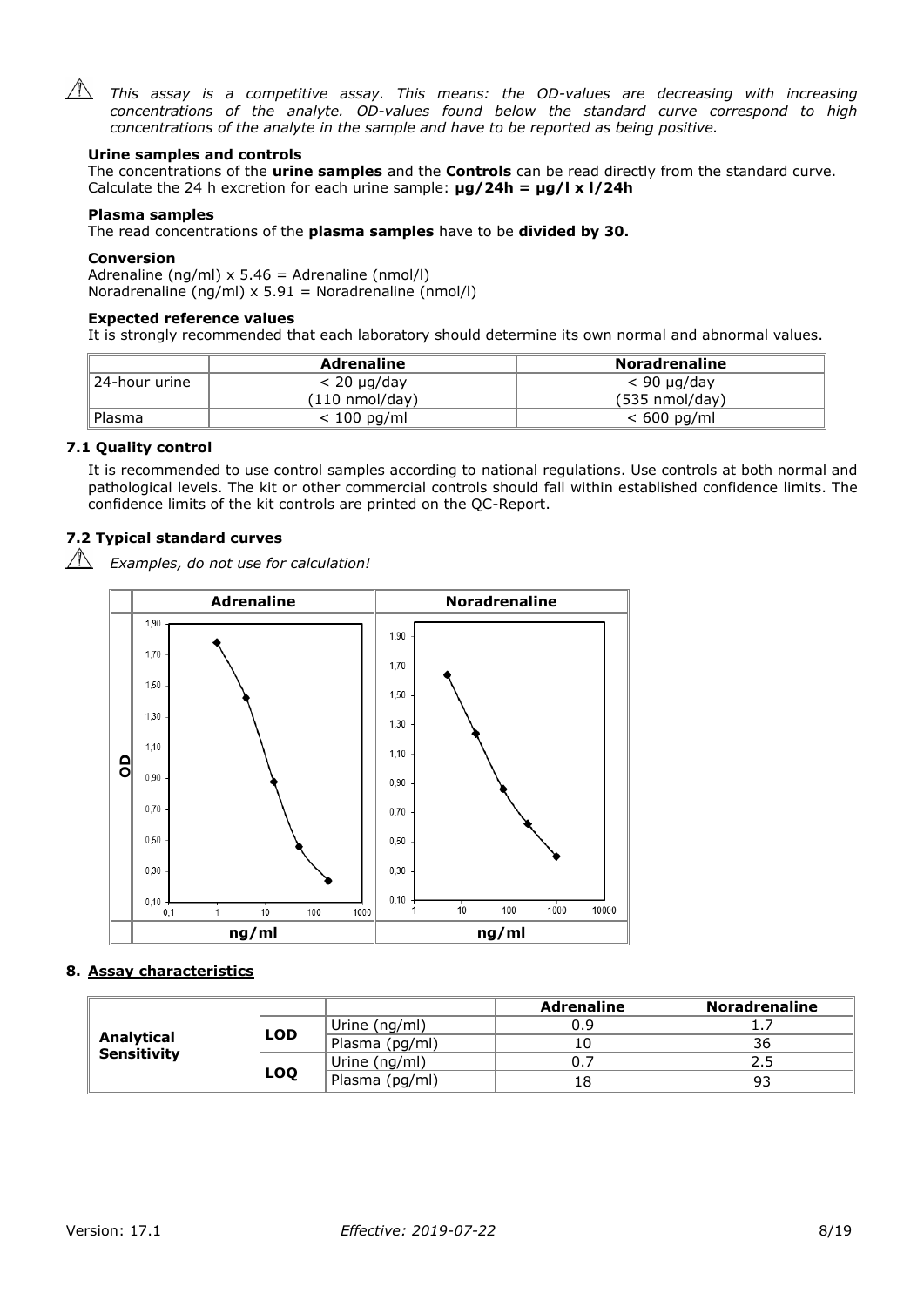|                               | <b>Substance</b>                   | Cross Reactivity (%) |               |  |
|-------------------------------|------------------------------------|----------------------|---------------|--|
|                               |                                    | Adrenaline           | Noradrenaline |  |
|                               | Derivatized Adrenaline             | 100                  | 0.08          |  |
| <b>Analytical Specificity</b> | Derivatized Noradrenaline          | 0.13                 | 100           |  |
| (Cross Reactivity)            | Derivatized Dopamine               | ${}< 0.01$           | 0.03          |  |
|                               | Metanephrine                       | 0.18                 | ${}< 0.01$    |  |
|                               | Normetanephrine                    | ${}< 0.01$           | 0.16          |  |
|                               | 3-Methoxytyramine                  | ${}< 0.01$           | ${}< 0.01$    |  |
|                               | 3-Methoxy-4-hydroxyphenylglycol    | ${}< 0.01$           | ${}< 0.01$    |  |
|                               | Tvramine                           | ${}_{0.01}$          | < 0.01        |  |
|                               | Phenylalanine, Caffeinic acid, L-  |                      | < 0.01        |  |
|                               | Dopa, Homovanillic acid, Tyrosine, |                      |               |  |
|                               | 3-Methoxy-4-hydroxymandelic acid   |                      |               |  |

| <b>Precision</b>               |               |                      |        |                                 |                |                      |        |
|--------------------------------|---------------|----------------------|--------|---------------------------------|----------------|----------------------|--------|
| Intra-Assay Urine ( $n = 60$ ) |               |                      |        | Intra-Assay Plasma ( $n = 60$ ) |                |                      |        |
|                                |               | Sample Range (ng/ml) | CV(% ) |                                 |                | Sample Range (pg/ml) | CV(% ) |
|                                |               | $6.2 \pm 1.1$        | 17.4   |                                 | 1.             | $64.7 \pm 15.9$      | 24.7   |
| Adrenaline                     | $\mathcal{P}$ | $21.4 \pm 2.7$       | 12.4   | Adrenaline                      | 2              | $258 \pm 32.5$       | 12.7   |
|                                | 3             | $59.4 \pm 7.8$       | 13.1   |                                 | 3              | $948 \pm 105$        | 11.0   |
|                                |               | $26.1 \pm 3.6$       | 13.8   | Noradrenaline                   | 1              | $510 \pm 65$         | 12.8   |
| Noradrenaline                  | $\mathcal{P}$ | $97 \pm 12.8$        | 13.4   |                                 | 2              | $1358 \pm 194$       | 14.3   |
|                                | 3             | $267 \pm 35$         | 13.1   |                                 | 3              | $3363 \pm 374$       | 11.1   |
| Inter-Assay Urine ( $n = 33$ ) |               |                      |        | Inter-Assay Plasma $(n = 18)$   |                |                      |        |
|                                | <b>Sample</b> | Range (ng/ml)        | CV(% ) |                                 |                | Sample Range (pg/ml) | CV(% ) |
|                                |               | $5.2 \pm 0.9$        | 17.9   |                                 | 1              | $76.4 \pm 11.1$      | 14.5   |
| Adrenaline                     | $\mathcal{P}$ | $17.8 \pm 2.1$       | 11.7   | Adrenaline                      | $\mathcal{P}$  | $247 \pm 27.5$       | 11.1   |
|                                | 3             | $54.2 \pm 6.6$       | 12.1   |                                 | 3              | $771 \pm 101$        | 13.1   |
| Noradrenaline                  |               | $19.5 \pm 3.9$       | 20.0   |                                 | 1              | $445 \pm 40.9$       | 9.2    |
|                                | $\mathcal{P}$ | $80.6 \pm 10.6$      | 13.2   | Noradrenaline                   | $\overline{2}$ | $1232 \pm 134$       | 10.9   |
|                                | 3             | $226 \pm 39.5$       | 17.4   |                                 | 3              | $3283 \pm 302$       | 9.2    |

|           |               |        | Serial dilution up to | Range $(\% )$ | Mean $(% )$ |
|-----------|---------------|--------|-----------------------|---------------|-------------|
|           |               | Urine  | 1:512                 | $92 - 123$    | 108         |
| Linearity | Adrenaline    | Plasma | 1:512                 | $94 - 115$    | 105         |
|           |               | Urine  | 1:512                 | $100 - 127$   | 112         |
|           | Noradrenaline | Plasma | 1:512                 | $102 - 125$   | 112         |

|                 |               |        | Mean $(\%)$ | Range $(% )$ | Range               |
|-----------------|---------------|--------|-------------|--------------|---------------------|
| <b>Recovery</b> | Adrenaline    | Urine  | 106         | $94 - 120$   | $4.5 - 53.5$ ng/ml  |
|                 |               | Plasma | 105         | $88 - 117$   | $9.1 - 4268$ pg/ml  |
|                 | Noradrenaline | Urine  | 103         | $91 - 113$   | $58.6 - 260$ ng/ml  |
|                 |               | Plasma | 87          | $75 - 107$   | $51 - 14$ 251 pg/ml |

#### **9. References/Literature**

- (1) Kim et al. Vitamin C prevents stress-induced damage on the heart caused by the death of cardiomyocytes, through the down-regulation of the excessive production of catecholamine, TNF-α, and ROS production in GULO(-I-) Vit C-Insufficient mice. Free Radical Biology and Medicine, 65:573-583 (2013)
- (2) Bada et al. Peripheral vasodilatation determines cardiac output in exercising humans: insight from atrial pacing. The Journal of Physiology, 590(8):2051-2060 (2012)
- (3) Parks et al. Employment and work schedule are related to telomere length in women. Occupational & Environmental Medicine 68(8):582-589 (2011)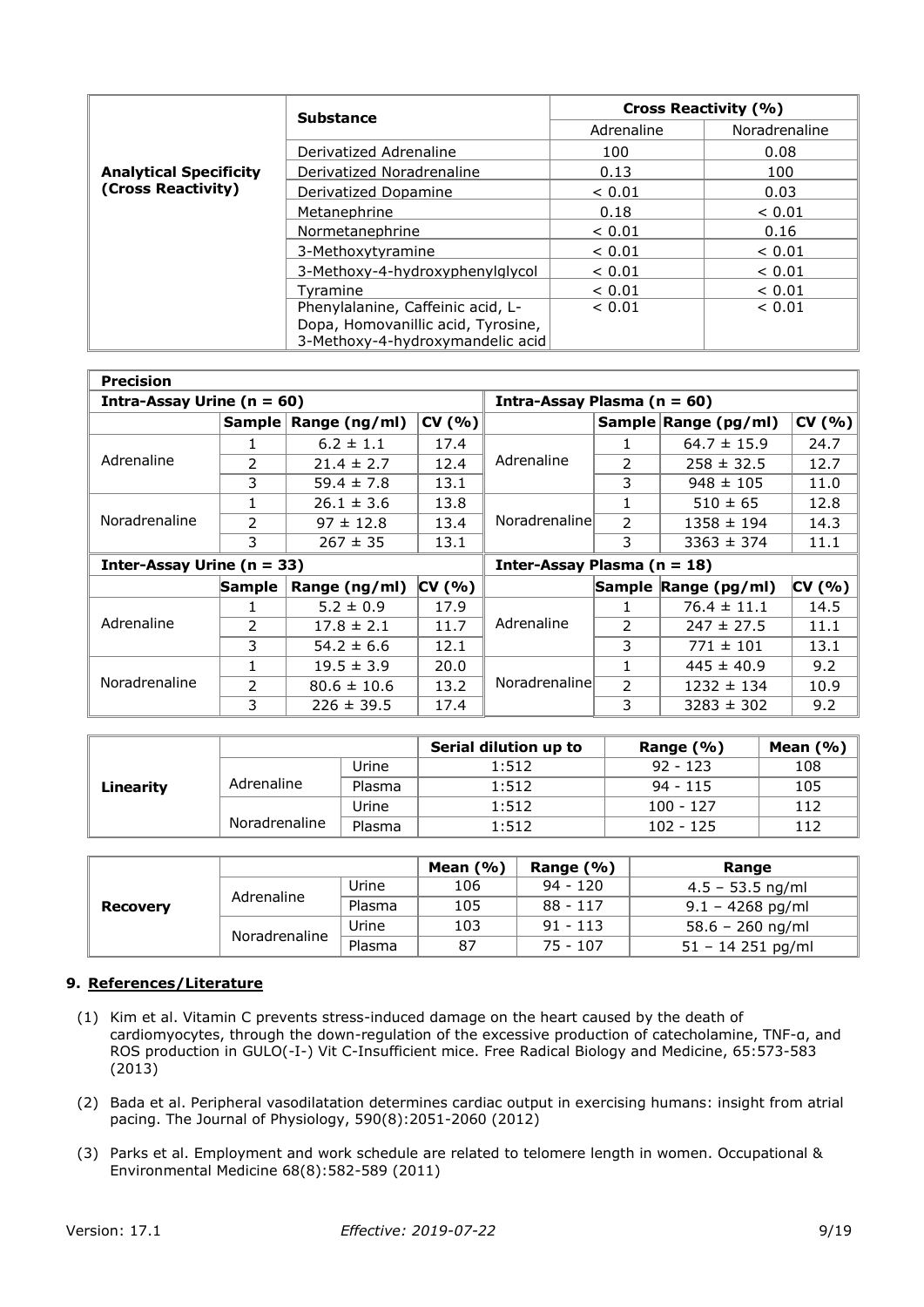#### $\triangle$ *For updated literature or any other information please contact your local supplier.*

# **Symbols:**

| $+2\int_{c}^{+8}$ | Storage<br>temperature          | أممم        | Manufacturer        | $\Sigma$   | Contains sufficient for<br>$n$ tests |
|-------------------|---------------------------------|-------------|---------------------|------------|--------------------------------------|
|                   | Expiry date                     | LOT         | Batch code          | IVD        | For in-vitro diagnostic<br>use only! |
|                   | Consult instructions<br>for use | <b>CONT</b> | Content             | $\epsilon$ | CE labelled                          |
|                   | Caution                         | <b>REF</b>  | Catalogue<br>number |            |                                      |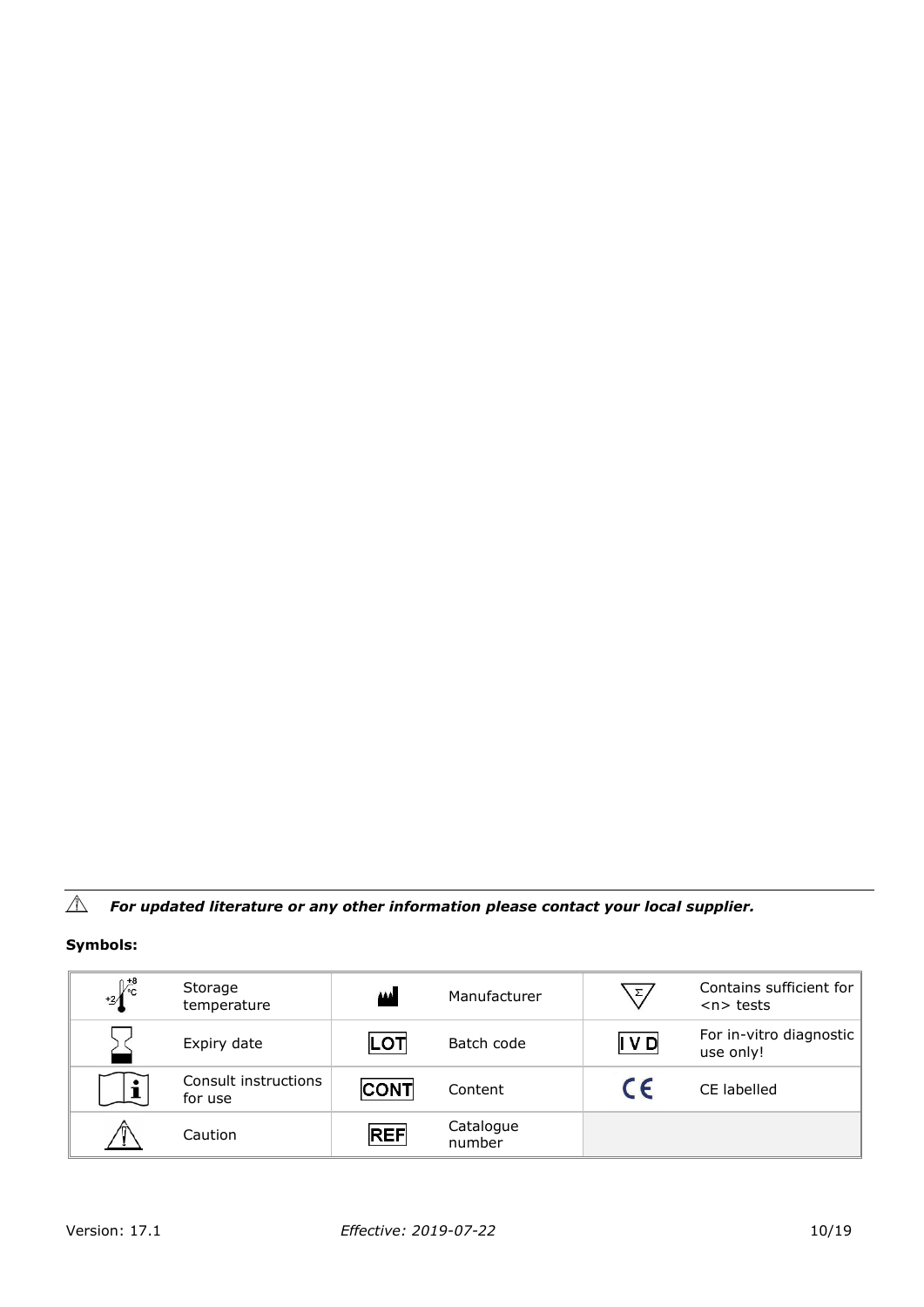#### **1. Einleitung**

#### **1.1 Verwendungszweck und Testprinzip**

Enzymimmunoassay zur quantitativen Bestimmung von Adrenalin (Epinephrin) und Noradrenalin (Norepinephrin) in Plasma und Urin.

Adrenalin und Noradrenalin werden mittels eines cis-diolspezifischen Boronat-Affinitätsgels aus der Probe extrahiert, danach azyliert und anschließend enzymatisch umgewandelt. Der sich anschließende kompetitive ELISA basiert auf dem Mikrotiterplattenformat. Das Antigen ist als feste Phase an die Oberfläche der Mikrotiterplatte gebunden. Die derivatisierten Standards, Kontrollen und Proben und die an die Festphase gebundenen Antigene konkurrieren um die vorhandenen Bindungsstellen der Antikörper. Nachdem das System im Gleichgewicht ist, werden die ungebundenen Antigene und Antigen-Antikörper-Komplexe durch Waschen entfernt. Der an die Festphase gebundene Antikörper wird durch einen mit Peroxidase konjugierten Antikörper erkannt und anschließend mit TMB als Substrat durch eine Farbreaktion nachgewiesen. Die Reaktion wird bei 450 nm gemessen.

Die Konzentrationen der unbekannten Proben werden mit Hilfe einer Standardkurve und Abgleich der gemessenen Absorption ermittelt.

#### **1.2 Klinische Anwendung**

Die Katecholamine Adrenalin (Epinephrin), Noradrenalin (Norepinephrin) und Dopamin sind Neurotransmitter des sympathischen Nervensystems und bewirken zahlreiche physiologische Prozesse im Menschen. Der Sympathikus versetzt den Körper in eine erhöhte Alarmbereitschaft. Folglich ist über die sekretierte Menge der Katecholamine und deren Abbauprodukte im Menschen die Adaption des Körpers an akuten und chronischen Stress bestimmbar.

In der Diagnostik und Verlaufsbeurteilung von Tumoren des sympathico-adrenalen Systems wie z.B. dem Phäochromozytom, spielen die Katecholamine neben den Metanephrinen/Normetanephrinen eine entscheidende Rolle. Während für die Diagnosestellung die quantitative Bestimmung der Urinausscheidung bevorzugt wird, ist bei klinischen Funktionstesten sowie zur Lokalisation eines Tumors die Katecholaminbestimmung im Plasma sinnvoll. Werte oberhalb der Normalbereiche können ein Hinweis auf neuroendokrine Tumore sein.

Des Weiteren werden in der Literatur noch zahlreiche Krankheitsbilder wie z.B. Hypertonie, degenerative Erkrankungen des Herz-Kreislaufsystems, Schizophrenie und manische Depression mit erhöhten oder erniedrigten Sekretionslevel der Katecholamine beschrieben.

Therapeutische Konsequenzen dürfen niemals allein auf Grund von Laborwerten herangezogen werden, auch wenn diese Werte in Übereinstimmung mit den Qualitätskriterien der Methode beurteilt werden. Jedes Laborergebnis trägt immer nur zu einem Teil des klinischen Bildes bei.

Nur wenn die Laborergebnisse in akzeptabler Übereinstimmung mit dem klinischen Gesamtbild stehen, dürfen daraus therapeutische Konsequenzen abgeleitet werden.

Die Laborwerte selbst dürfen niemals der alleinige Grund für daraus abgeleitete therapeutische Konsequenzen sein.

#### **2. Verfahrenshinweise, Richtlinien, Warnungen und Anwendungsgrenzen**

#### **2.1 Verfahrenshinweise, Richtlinien und Warnungen**

- (1) Dieses Kit ist nur für den gewerblichen Gebrauch. Für eine erfolgreiche Anwendung dieses Kits benötigen die Anwender ein umfassendes Verständnis dieses Protokolls. Einzig die im Kit enthaltene Testanleitung ist gültig und bei der Durchführung des Assays zu verwenden. Für eine zuverlässige Leistung müssen die mitgelieferten Anweisungen genau und sorgfältig befolgt werden.
- (2) Dieser Assay wurde für die unter *Verwendungszweck* (siehe Kapitel 1) angegebenen Probenarten validiert. Jede nicht zugelassene Anwendung dieses Kits obliegt der Verantwortung des Anwenders und entbindet den Hersteller von jeglicher Haftung.
- (3) Die Grundsätze der Guten Laborpraxis (GLP) sind zu befolgen.
- (4) Bei Bedarf Laborkittel, geeignete Einweghandschuhe und Schutzbrille tragen, um die Exposition gegenüber potenziell gesundheitsgefährdenden Stoffen zu reduzieren.
- (5) Alle Reagenzien des Kits sowie die Proben sollten vor der Verwendung auf Raumtemperatur gebracht und vorsichtig aber gründlich gemischt werden. Wiederholtes Einfrieren und Auftauen von Reagenzien und Proben vermeiden.
- (6) Wenn die Verdünnung oder Rekonstitution mit Wasser erfolgen soll, hierfür deionisiertes, destilliertes oder ultra pures Wasser verwenden.
- (7) Die Mikrotiterplatte verfügt über abbrechbare Streifen. Ungenutzte Vertiefungen müssen bei 2 °C bis 8 °C mit Trockenmittelbeutel im verschlossenen Folienbeutel gelagert und im mitgelieferten Rahmen verwendet werden. Die aus dem Rahmen entnommenen Mikrotiterstreifen müssen entsprechend gekennzeichnet werden um Verwechslungen zu vermeiden.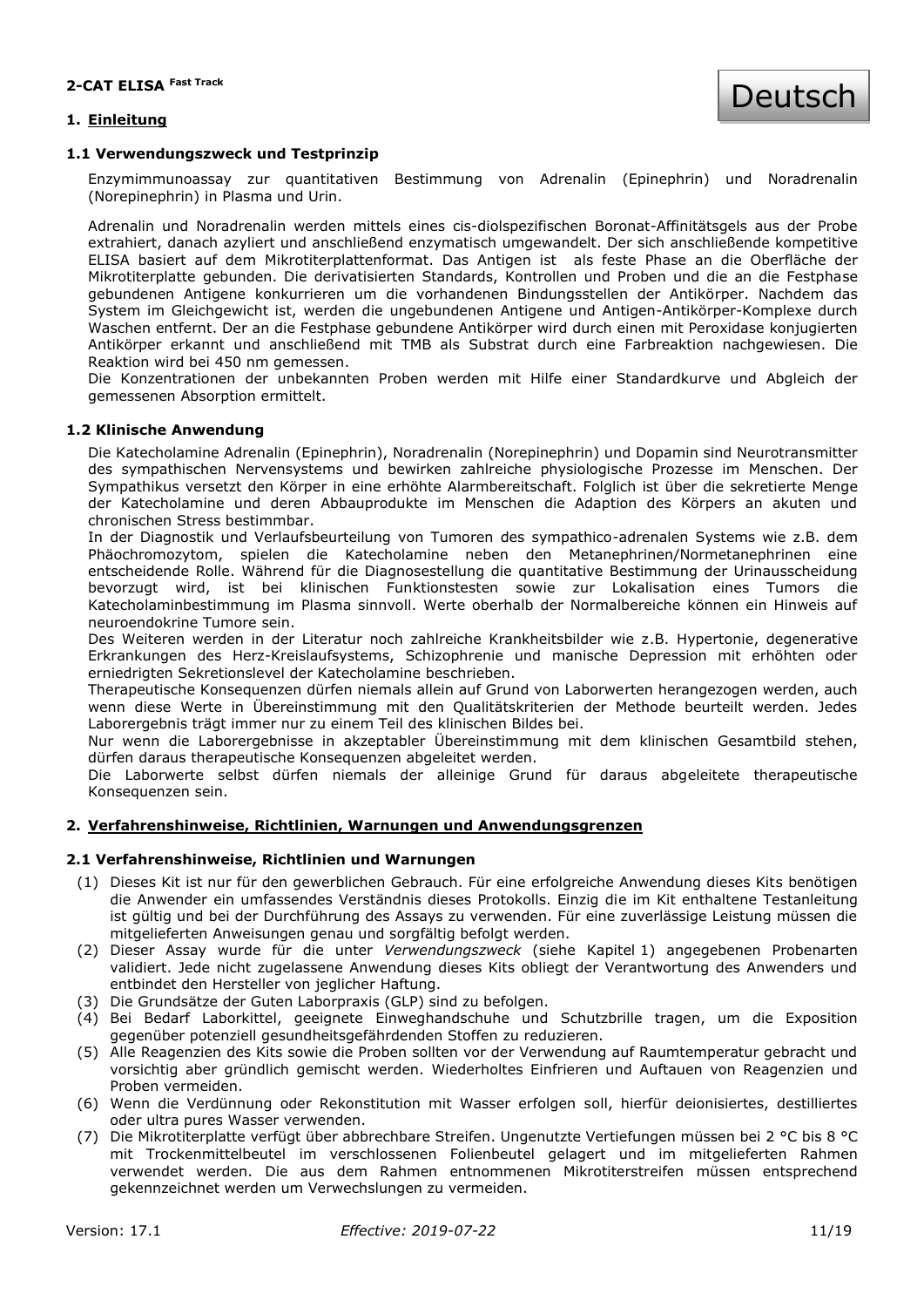- (8) Es ist sehr empfehlenswert, eine Doppelbestimmung der Proben durchzuführen, um mögliche Pipettierfehler erkennen zu können.
- (9) Sobald der Test begonnen wurde, sollten alle Schritte ohne Unterbrechung ausgeführt werden. Es muss dafür gesorgt werden, dass die erforderlichen Reagenzien, Materialien und Geräte zur vorgesehenen Zeit einsatzbereit sind.
- (10) Die Inkubationszeiten haben Einfluss auf die Ergebnisse. Alle Vertiefungen sollten in der gleichen Reihenfolge und zeitlichen Abfolge behandelt werden.
- (11) Zur Vermeidung einer Kontamination der Reagenzien ist bei jeder Abgabe eines Reagenzes, einer Probe, eines Standards und einer Kontrolle eine neue Einwegpipettenspitze zu verwenden.
- (12) Bei jeder Testanwendung muss eine Standardkurve erstellt werden.
- (13) Bei jeder Testanwendung sollten Kontrollen mitgetestet werden, deren Werte innerhalb der bekannten Vertrauensgrenzen liegen müssen. Die gültigen Vertrauensgrenzen können dem QC-Report entnommen werden, der dem Kit beiliegt.
- (14) Komponenten von Kits mit unterschiedlichen Chargenbezeichnungen nicht im selben Test verwenden. Reagenzien nach dem auf dem Kitetikett angegebenen Verfalldatum nicht mehr benutzen.
- (15) Kontakt mit der Stopplösung vermeiden, da sie 0,25 M H2SO<sup>4</sup> enthält. Die Lösung kann Hautreizungen und Verbrennungen verursachen. Bei Berührung mit den Augen oder der Haut sofort mit Wasser ausbzw. abspülen.
- (16) Das TMB-Substrat reizt die Haut und Schleimhäute. Bei möglichem Kontakt Augen mit reichlich Wasser und Haut mit Seife und reichlich Wasser aus- bzw. abspülen. Kontaminierte Gegenstände vor der erneuten Verwendung abspülen.
- (17) Für Informationen zu den im Kit enthaltenen gesundheitsgefährdenden Stoffen siehe Sicherheitsdatenblatt (SDS). Das Sicherheitsdatenblatt dieses Produkts ist direkt auf der Webseite des Herstellers abrufbar oder auf Anfrage erhältlich.
- (18) Die in dieser Testanleitung angegebenen erwarteten Referenzwerte dienen nur als Hinweis. Es wird empfohlen, dass jedes Labor seine eigenen Referenzwertintervalle erstellt.
- (19) Jegliche therapeutische Maßnahme (z.B. die Verabreichung von Medikamenten vor einer planmäßigen Operation) darf sich nicht allein auf die mit diesem Testkit erzielten Ergebnisse stützen, sondern muss im Zusammenhang mit anderen diagnostischen Untersuchungen und klinischen Beobachtungen abgewogen werden.
- (20) Die Reagenzien des Kits sind als gesundheitsgefährdende Abfälle zu betrachten und gemäß den nationalen Vorschriften zu entsorgen.

#### **2.2 Grenzen des Tests**

Jede unsachgemäße Behandlung der Proben oder Modifikationen dieses Tests können die Ergebnisse beeinflussen.

#### **2.2.1 Interferenzen**

#### **Plasma**

Proben, die Präzipitate oder Fibrinfäden enthalten oder die hämolytisch oder lipämisch sind, können zu ungenauen Ergebnissen führen.

#### **Sammelurin**

Probenvorbereitung beachten! Ist der Säuregehalt des 24 Stunden-Sammelurins zu hoch, führt dies zu falschen Ergebnissen der Urinproben.

#### **2.2.2 Beeinflussung durch Medikamente**

Bislang sind keine Stoffe (Medikamente) bekannt, deren Einnahme die Bestimmung des Katecholamin-Gehaltes in der Probe beeinflusst.

#### **2.2.3 High-Dose-Hook Effekt**

Ein Hook-Effekt tritt in diesem Test nicht auf.

#### **3. Lagerung und Haltbarkeit**

Die ungeöffneten Reagenzien sind bei 2 - 8 °C bis zum Verfallsdatum aufzubewahren. Die Reagenzien dürfen nach Überschreiten des Verfallsdatums nicht mehr verwendet werden. Einmal geöffnet sind die Reagenzien 1 Monat stabil, wenn sie bei 2 – 8 °C gelagert werden. Der einmal geöffnete Beutel der Mikrotiterplatte sollte stets mit Trockenmittelbeutel sehr sorgfältig wieder verschlossen werden.

#### **4. Materialien**

#### **4.1 Reagenzien im Kit**

| <b>BA D-0090</b> | <b>Adhesive Foil</b> - Gebrauchsfertig<br><b>FOILS</b> |       |
|------------------|--------------------------------------------------------|-------|
| Inhalt:          | 4 Klebefolien in einem wiederverschließbaren Beutel    |       |
| Volumen:         | 2 x 4 Folien                                           |       |
| Version: 17.1    | <i>Effective: 2019-07-22</i>                           | 12/19 |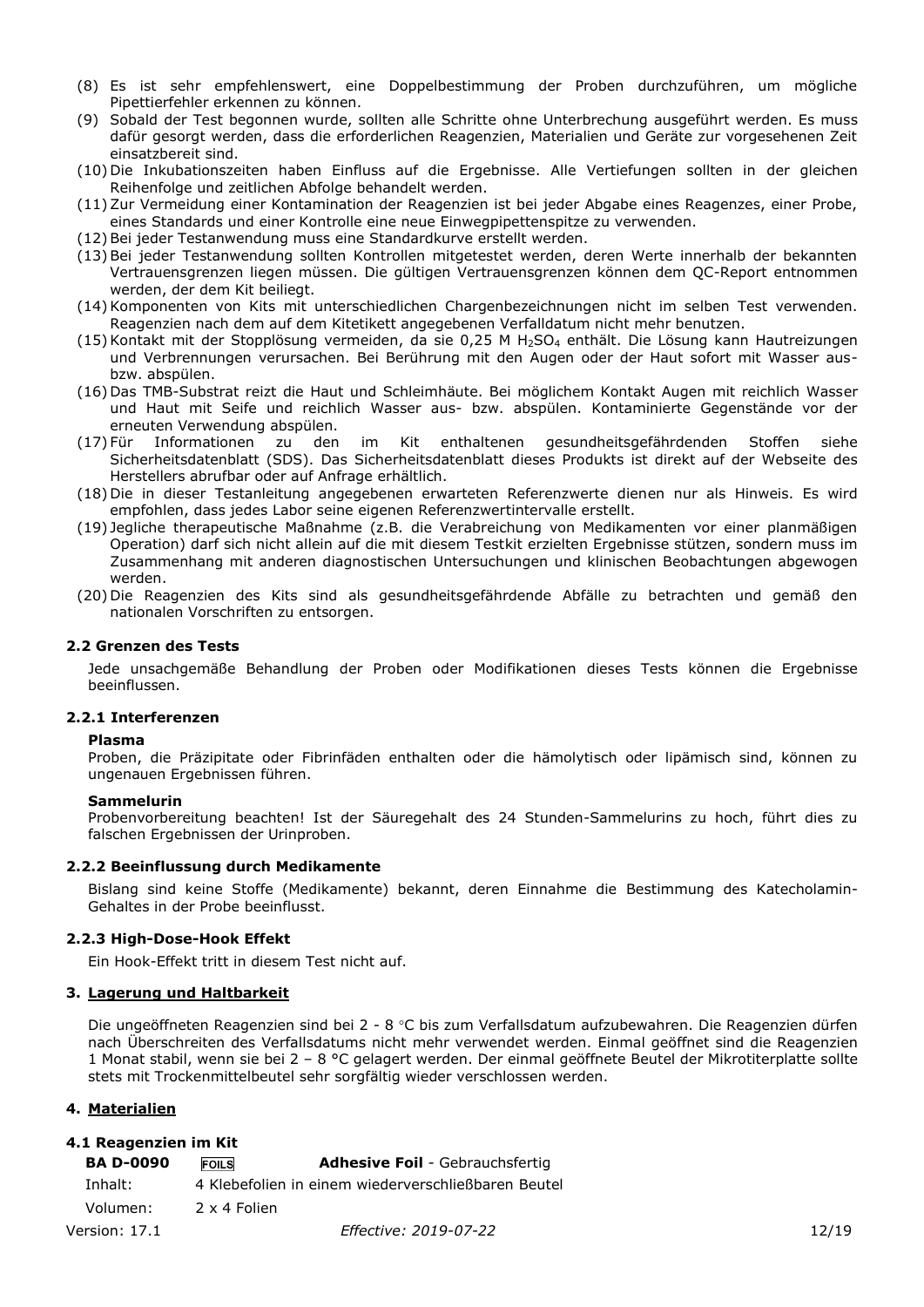| <b>BA E-0030</b><br>Inhalt:<br>Volumen: | WASH-CONC 50x        | Wash Buffer Concentrate - 50x konzentriert<br>Puffer mit einem nicht-ionischen Detergenz und physiologischem pH<br>2 x 20 ml/Fläschchen, Deckel helllila           |
|-----------------------------------------|----------------------|--------------------------------------------------------------------------------------------------------------------------------------------------------------------|
| <b>BA E-0040</b><br>Inhalt:<br>Volumen: | <b>CONJUGATE</b>     | <b>Enzyme Conjugate - Gebrauchsfertig</b><br>Ziege Anti-Kaninchen Immunoglobuline konjugiert mit Peroxidase<br>2 x 12 ml/ Fläschchen, Deckel rot                   |
| <b>BA E-0055</b><br>Inhalt:<br>Volumen: | <b>SUBSTRATE</b>     | <b>Substrate</b> - Gebrauchsfertig<br>Chromogenes Substrat mit Tetramethylbenzidin, Substratpuffer und Wasserstoffperoxid<br>2 x 12 ml/ Fläschchen, Deckel schwarz |
| <b>BA E-0080</b>                        | <b>STOP-SOLN</b>     | <b>Stop Solution</b> - Gebrauchsfertig                                                                                                                             |
| Inhalt:                                 | 0,25 M Schwefelsäure |                                                                                                                                                                    |
| Volumen:                                |                      | 2 x 12 ml/ Fläschchen, Deckel hellgrau                                                                                                                             |
| Mögliche<br>Gefahren:                   |                      |                                                                                                                                                                    |
|                                         |                      | H290 Kann gegenüber Metallen korrosiv sein.                                                                                                                        |
| <b>BA E-0131</b>                        | <b>TED</b> ADR MN    | <b>Adrenaline Microtiter Strips - Gebrauchsfertig</b>                                                                                                              |
| Inhalt:                                 |                      | 1 x 96 Well (12x8) Antigen beschichtete Mikrotiterstreifen mit Trockenmittelbeutel in<br>einem blauen wiederverschließbaren Beutel                                 |
| <b>BA E-0231</b>                        | <b>TE NAD NMN</b>    | Noradrenaline Microtiter Strips - Gebrauchsfertig                                                                                                                  |
| Inhalt:                                 |                      | 1 x 96 Well (12x8) Antigen beschichtete Mikrotiterstreifen mit Trockenmittelbeutel in<br>einem gelben wiederverschließbaren Beutel                                 |
| <b>BA E-6110</b>                        | <b>ADR-AS</b>        | Adrenaline Antiserum - Gebrauchsfertig                                                                                                                             |
| Inhalt:                                 |                      | Kaninchen Anti-Adrenalin Antikörper, blau gefärbt                                                                                                                  |
| Volumen:                                |                      | 1 x 6 ml/Fläschchen, Deckel blau                                                                                                                                   |
| <b>BA E-6210</b>                        | <b>NAD-AS</b>        | Noradrenaline Antiserum - Gebrauchsfertig                                                                                                                          |
| Inhalt:                                 |                      | Kaninchen Anti-Noradrenalin Antikörper, gelb gefärbt                                                                                                               |
| Volumen:                                |                      | 1 x 6 ml/Fläschchen, Deckel gelb                                                                                                                                   |
| <b>BA R-0050</b>                        | <b>ADJUST-BUFF</b>   | Adjustment Buffer - Gebrauchsfertig                                                                                                                                |
| Inhalt:                                 |                      | TRIS Puffer zur pH-Wert Einstellung                                                                                                                                |
| Volumen:                                |                      | 1 x 4 ml/ Fläschchen, Deckel grün                                                                                                                                  |
|                                         |                      |                                                                                                                                                                    |

### **Standards** und **Controls** - Gebrauchsfertig

|                  | Artikelnr. Komponente       | <b>Deckel-</b><br>farbe                                                                                  | Konzentration<br>ng/ml                                 |            | Konzentration<br>nmol/l                                                                |            | Volumen/<br><b>Fläschchen</b> |
|------------------|-----------------------------|----------------------------------------------------------------------------------------------------------|--------------------------------------------------------|------------|----------------------------------------------------------------------------------------|------------|-------------------------------|
|                  |                             |                                                                                                          | <b>ADR</b>                                             | <b>NAD</b> | <b>ADR</b>                                                                             | <b>NAD</b> |                               |
| <b>BA E-6601</b> | <b>STANDARD</b> A           | weiß                                                                                                     | 0                                                      | 0          | 0                                                                                      | $\Omega$   | 4 ml                          |
| <b>BA E-6602</b> | <b>STANDARD</b> B           | hellgelb                                                                                                 |                                                        | 5          | 5,5                                                                                    | 30         | 4 ml                          |
| <b>BA E-6603</b> | <b>STANDARD</b> C           | orange                                                                                                   | 4                                                      | 20         | 22                                                                                     | 118        | 4 ml                          |
| <b>BA E-6604</b> | <b>STANDARD D</b>           | dunkelblau                                                                                               | 15                                                     | 75         | 82                                                                                     | 443        | 4 ml                          |
| <b>BA E-6605</b> | <b>STANDARD</b> E           | hellgrau                                                                                                 | 50                                                     | 250        | 273                                                                                    | 1478       | 4 ml                          |
| <b>BA E-6606</b> | <b>STANDARD</b> F           | schwarz                                                                                                  | 200                                                    | 1000       | 1092                                                                                   | 5910       | 4 ml                          |
| <b>BA E-6651</b> | <b>CONTROL</b> <sub>1</sub> | hellgrün                                                                                                 |                                                        |            | Die zu erwartenden Konzentrationen und                                                 |            | 4 ml                          |
| <b>BA E-6652</b> | <b>CONTROL</b> 2            | dunkelrot                                                                                                | Akzeptanzbereiche sind auf dem QC Report<br>angegeben. |            |                                                                                        |            |                               |
| Umrechnung:      |                             | Adrenalin (ng/ml) $x 5,46 =$ Adrenalin (nmol/l)<br>Noradrenalin (ng/ml) $x 5.91$ = Noradrenalin (nmol/l) |                                                        |            |                                                                                        |            |                               |
| Inhalt:          |                             | Adrenalin und Noradrenalin                                                                               |                                                        |            | Saurer Puffer mit quecksilberfreien Stabilisatoren, aufgestockt mit definierten Mengen |            |                               |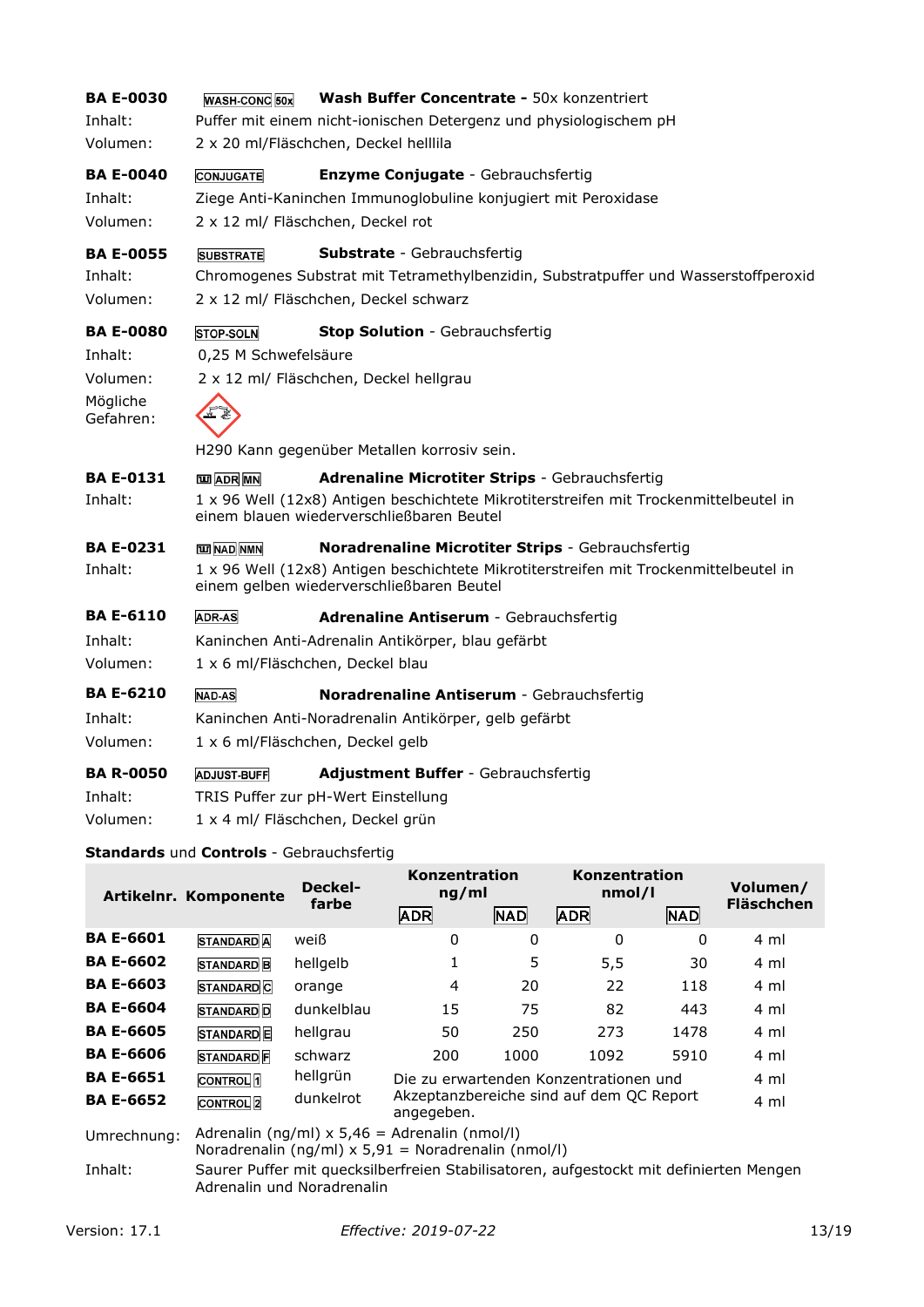| <b>BA R-6611</b>      | <b>ACYL-BUFF</b>                   | <b>Acylation Buffer - Gebrauchsfertig</b>                                                                 |  |  |  |  |  |
|-----------------------|------------------------------------|-----------------------------------------------------------------------------------------------------------|--|--|--|--|--|
| Inhalt:               |                                    | Leicht basischer Puffer zur Azylierung mit quecksilberfreien Stabilisatoren                               |  |  |  |  |  |
| Volumen:              |                                    | 1 x 20 ml/ Fläschchen, Deckel weiß                                                                        |  |  |  |  |  |
| <b>BA R-6612</b>      | <b>ACYL-REAG</b>                   | <b>Acylation Reagent - Gebrauchsfertig</b>                                                                |  |  |  |  |  |
| Inhalt:               | Azylierungsreagenz in DMF und DMSO |                                                                                                           |  |  |  |  |  |
| Volumen:              |                                    | 1 x 3 ml/ Fläschchen, Deckel hellrot                                                                      |  |  |  |  |  |
| Mögliche<br>Gefahren: |                                    |                                                                                                           |  |  |  |  |  |
|                       |                                    | H360D Kann das Kind im Mutterleib schädigen.                                                              |  |  |  |  |  |
|                       |                                    | H226 Flüssigkeit und Dampf entzündbar.<br>H312 + H332 Gesundheitsschädlich bei Hautkontakt oder Einatmen. |  |  |  |  |  |
|                       |                                    | H319 Verursacht schwere Augenreizung.                                                                     |  |  |  |  |  |
| <b>BA R-6613</b>      | <b>ASSAY-BUFF</b>                  | Assay Buffer - Gebrauchsfertig                                                                            |  |  |  |  |  |
| Inhalt:               |                                    | 1M Salzsäure mit quecksilberfreien Stabilisatoren                                                         |  |  |  |  |  |
| Volumen:              |                                    | 1 x 6 ml/Fläschchen, Deckel hellgrau                                                                      |  |  |  |  |  |
| <b>BA R-6614</b>      | <b>COENZYME</b>                    | <b>Coenzyme</b> - Gebrauchsfertig                                                                         |  |  |  |  |  |
| Inhalt:               | S-adenosyl-L-methionine            |                                                                                                           |  |  |  |  |  |
| Volumen:              | 1 x 4 ml/ Fläschchen, Deckel lila  |                                                                                                           |  |  |  |  |  |
| <b>BA R-6615</b>      | <b>ENZYME</b>                      | Enzyme - Lyophilisat                                                                                      |  |  |  |  |  |
| Inhalt:               | Catechol-O-methyltransferase       |                                                                                                           |  |  |  |  |  |
| Volumen:              | 4 Fläschchen, Deckel hellrosa      |                                                                                                           |  |  |  |  |  |
| <b>BA R-6617</b>      | <b>EXTRACT-BUFF</b>                | <b>Extraction Buffer - Gebrauchsfertig</b>                                                                |  |  |  |  |  |
| Inhalt:               | Carbonatpuffer                     |                                                                                                           |  |  |  |  |  |
| Volumen:              |                                    | 1 x 6 ml/Fläschchen, Deckel braun                                                                         |  |  |  |  |  |
| <b>BA R-6618</b>      | <b>EXTRACT-PLATE 48</b>            | <b>Extraction Plate - Gebrauchsfertig</b>                                                                 |  |  |  |  |  |
| Inhalt:               | Beutel                             | 2 x 48 Well Platte beschichtet mit Boronat Affinitätsgel in einem wiederverschließbaren                   |  |  |  |  |  |
| <b>BA R-6619</b>      | <b>HCL</b>                         | Hydrochloric Acid - Gebrauchsfertig                                                                       |  |  |  |  |  |
| Inhalt:               | 0,025 M Salzsäure, gelb gefärbt    |                                                                                                           |  |  |  |  |  |
| Volumen:              |                                    | 1 x 20 ml/ Fläschchen, Deckel dunkelgrün                                                                  |  |  |  |  |  |

#### **4.2 Nicht im Kit enthaltene aber zur Durchführung erforderliche Geräte und Reagenzien**

- − Kalibrierte Präzisionspipetten zum Pipettieren von 10 700 µl; 1 ml
- − Waschvorrichtung für Mikrotiterplatten (manuell, halbautomatisch oder automatisch)
- − Photometer zur Auswertung von Mikrotiterplatten mit 450 nm- und, wenn möglich, 620 650 nm-Filter
- − Vortex-Mischer
- − Mikrotiterplattenschüttler (ca. 600 rpm mit Amplitude 3 mm)
- − Wasser (deionisiert, destilliert oder ultra-pur)
- − Saugfähige Unterlage

#### **5. Probenmaterial und Lagerung**

#### **Plasma**

Das durch Venenpunktion entnommene Vollblut in einem für EDTA-Plasma vorgesehenen Blutentnahmeröhrchen (Plasma Monovette™ oder Vacuette™) sammeln und das EDTA-Plasma direkt durch Zentrifugation (nach Angaben des Herstellers) von den übrigen Blutbestandteilen trennen.

Lagerung: bis zu 6 Stunden bei 2 - 8 °C; für längere Zeit (bis zu 6 Monate) bei -20 °C

Wiederholtes Einfrieren und Auftauen der Proben sollte vermieden werden.

Hämolytische und lipämische Plasmen sollten nicht eingesetzt werden.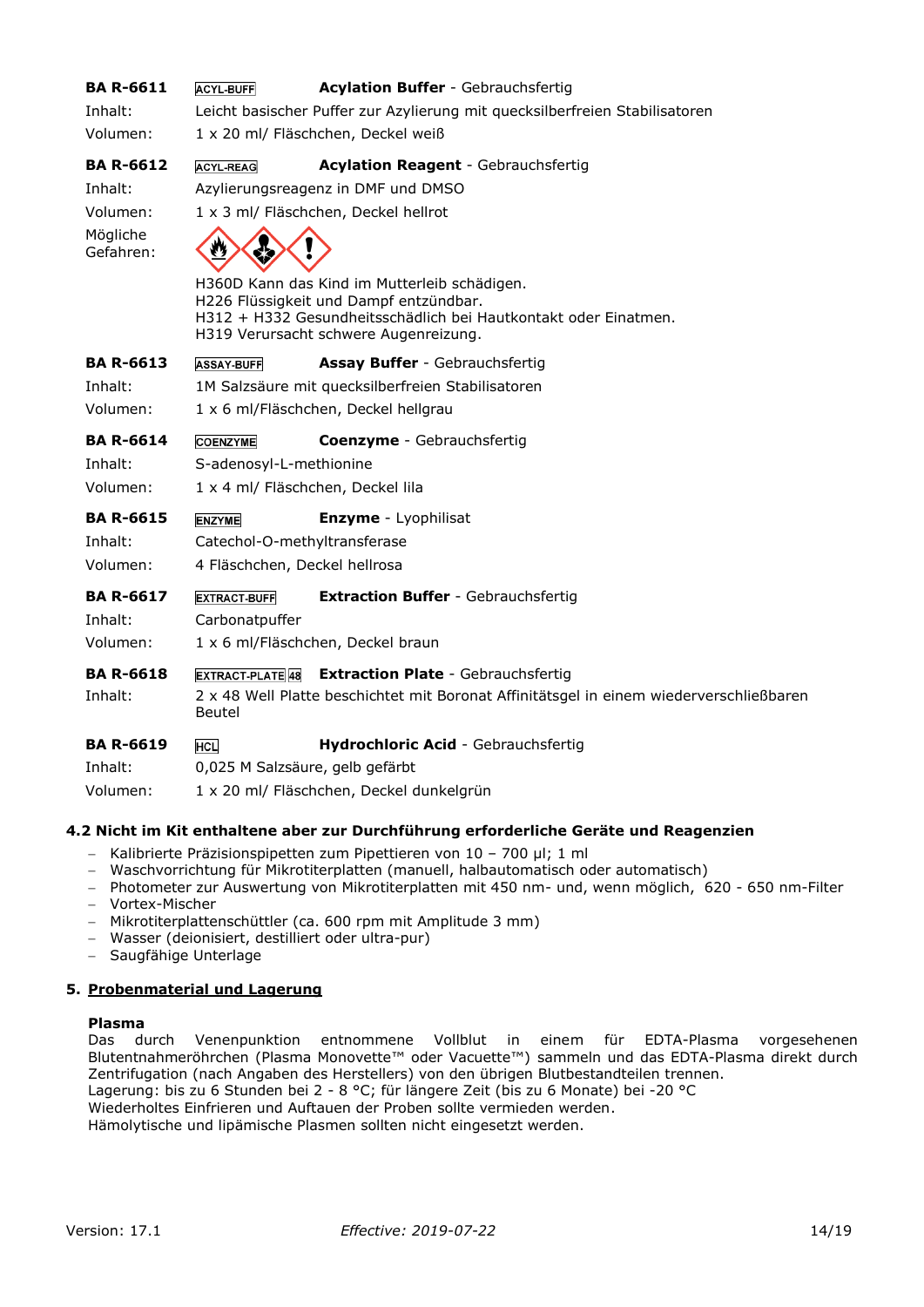#### **Urin**

Es kann Spontanurin- oder 24-Stunden Sammelurin verwendet werden (im Sammelbehälter werden zur Stabilisierung des Sammelurins 10 - 15 ml 6 M HCl vorgelegt). Wird 24 Stunden-Sammelurin verwendet, ist es notwendig, das Volumen zu notieren.

Lagerung: bis zu 48 Stunden bei 2-8 °C, bis zu 24 Stunden bei Raumtemperatur und für längere Zeit (bis zu 6 Monate) bei -20 °C.

Wiederholtes Einfrieren und Auftauen der Proben, sowie direktes Sonnenlicht sind zu vermeiden.

#### **6. Testdurchführung**

Alle Reagenzien und Proben müssen vor dem Gebrauch auf Raumtemperatur gebracht und vorsichtig durchmischt werden. Die Durchführung von Doppelbestimmungen wird empfohlen. Um eventuelle Verwechslungen der Mikrotiterstreifen zu vermeiden, wird empfohlen, diese vor Verwendung zu nummerieren.

Die Reaktion des Antiserums, Enzymkonjugats und die Aktivität des Enzyms sind temperaturabhängig. Je höher die Temperatur desto höher die Absorption. Entsprechende Abweichungen ergeben sich ebenfalls durch variierende Inkubationszeiten. Die optimale Temperatur während des Enzymimmunoassay liegt zwischen 20 – 25 °C. Es wird empfohlen, dies mit einem Thermometer zu überprüfen.

#### **6.1 Vorbereitung der Reagenzien**

#### **Waschpuffer**

20 ml **WASH-CONC 50X** mit Wasser (deionisiert, destilliert oder ultra-pur) auf ein Endvolumen von 1000 ml verdünnen.

Lagerung: 1 Monat bei 2 – 8 °C

#### **Enzymlösung**

Den Inhalt des Fläschchens **ENZYME** in 1 ml Wasser (deionisiert, destilliert oder ultra-pur) auflösen und gut mischen. Anschließend 0,3 ml **COENZYME** und 0,7 ml **ADJUST-BUFF** dazu pipettieren (Endvolumen 2,0 ml).

*Die Enzymlösung darf erst 10 - 15 Minuten vor Gebrauch angesetzt werden! Nach Gebrauch verwerfen!*

#### **Adrenalin Microtiter Strips und Noradrenalin Microtiter Strips**

Vereinzelt können Rückstände der Blockier-und Stabilisierlösung in den Wells zu sehen sein (kleine weiße Punkte oder Linien). Diese stellen keine Beeinträchtigung der Qualität des Produktes dar.

#### **6.2 Probenvorbereitung, Extraktion und Azylierung**

- **1.** Jeweils **10 µl Standards**, **Kontrollen**, **Urinproben** und **300 µl Plasmaproben** in die entsprechenden Kavitäten der **EXTRACT-PLATE <sup>48</sup>** pipettieren.
- **2. 250 µl Wasser** (deionisiert, destilliert oder ultra-pur) zu den **Standards, Kontrollen** und **Urinproben**  hinzugeben.
- **3.** Je **50 µl ASSAY-BUFF** in alle Kavitäten pipettieren.
- **4.** Je **50 µl EXTRACT-BUFF** in alle Kavitäten pipettieren.
- **5. EXTRACT-PLATE <sup>48</sup>** mit **FOIL** abdecken und für **30 Min** bei **RT** (20 25 °C) auf einem **Schüttler**  (ca. 600 rpm) schütteln.
- **6. FOIL** entfernen. Die **EXTRACT-PLATE <sup>48</sup>** ausleeren und Restflüssigkeit durch Ausklopfen auf einer saugfähigen Unterlage entfernen.
- **7. 1 ml Waschpuffer** in alle Kavitäten pipettieren. **5 Min** bei **RT** (20 25 °C) auf einem **Schüttler** (ca. 600 rpm) inkubieren. Platte ausleeren und Restflüssigkeit durch Ausklopfen auf einer saugfähigen Unterlage entfernen.
- **8.** Wieder **1 ml Waschpuffer** in alle Kavitäten pipettieren. **5 Min** bei **RT** (20 25 °C) auf einem **Schüttler** (ca. 600 rpm) inkubieren. Platte ausleeren und Restflüssigkeit durch Ausklopfen auf einer saugfähigen Unterlage entfernen.
- **9.** Je **150 µl ACYL-BUFF** in alle Kavitäten pipettieren.
- **10.** Je **25 µl ACYL-REAG** in alle Kavitäten pipettieren.
- **11. 15 Min** bei **RT** (20 25 °C) auf einem **Schüttler** (ca. 600 rpm) inkubieren.
- **12.** Platte ausleeren und Restflüssigkeit durch Ausklopfen auf einer saugfähigen Unterlage entfernen.
- **13. 1 ml Waschpuffer** in alle Kavitäten pipettieren. **10 Min** bei **RT** (20 25 °C) auf einem **Schüttler** (ca. 600 rpm) inkubieren. Platte ausleeren und Restflüssigkeit durch Ausklopfen auf einer saugfähigen Unterlage entfernen.
- **14.** Je **150 µl HCL** in alle Kavitäten pipettieren.
- **15. EXTRACT-PLATE <sup>48</sup>** mit **FOIL** abdecken und für **10 Min** bei **RT** (20 25 °C) auf einem **Schüttler**  (ca. 600 rpm) schütteln.

#### *Überstand anschließend nicht verwerfen bzw. Platte nicht ausleeren!*

 $\triangle$  Von den Extrakten werden für den nachfolgenden ELISA folgende Volumina benötigt:

**Adrenalin 100 µl Noradrenalin 20 µl**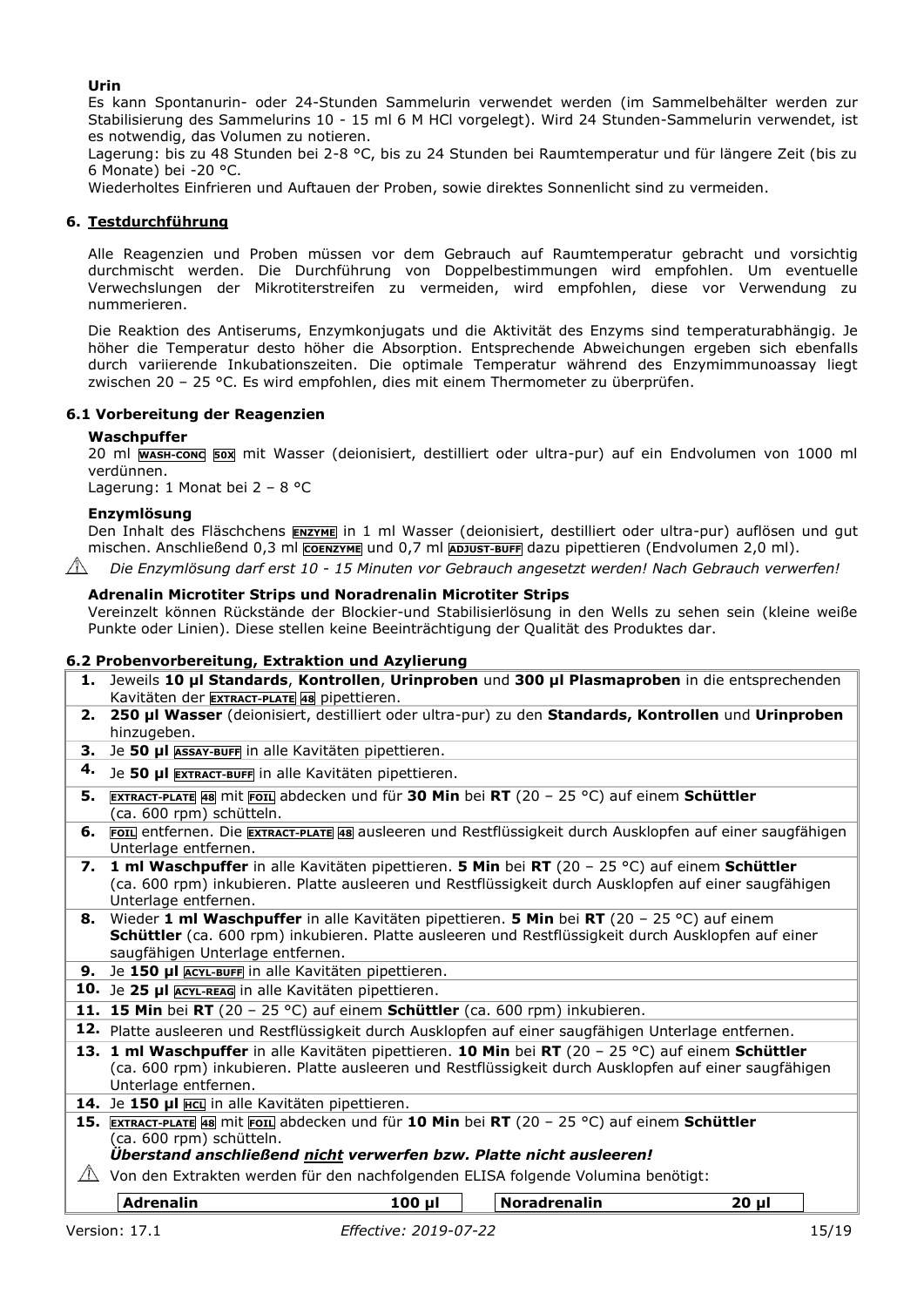#### **6.3 Adrenalin ELISA**

- **1.** Jeweils **25 µl Enzymlösung** (siehe 6.1*)* in die entsprechenden Kavitäten der **<sup>Ш</sup> ADR MN** pipettieren.
- **2.** Je **100 µl** der extrahierten **Standards**, **Kontrollen** und **Proben** in die Kavitäten pipettieren.
- **3.** Für **30 Min** bei **RT** (20 25 °C) auf einem **Schüttler** (ca. 600 rpm) inkubieren.
- **4.** Jeweils **50 µl** des entsprechenden **ADR-AS** hinzugeben und Platte mit **FOIL** abdecken.
- **5. 2 Stunden** bei **RT** (20 25 °C) auf einem **Schüttler** (ca. 600 rpm) inkubieren.
- **6. FOIL** entfernen und den Inhalt der Kavitäten ausleeren oder absaugen. Die Kavitäten **3 mal** gründlich mit **300 µl Waschpuffer** waschen, **ausleeren** und die Restflüssigkeit **jedes Mal** durch **Ausklopfen** auf einer saugfähigen Unterlage entfernen.
- **7. 100 µl CONJUGATE** in alle Kavitäten pipettieren.
- **8.** Für **30 Min** bei **RT** (20 25 °C) auf einem **Schüttler** (ca. 600 rpm) inkubieren.
- **9.** Den Inhalt der Kavitäten ausleeren oder absaugen. Die Kavitäten **3 mal** gründlich mit **300 µl Waschpuffer** waschen, **ausleeren** und die Restflüssigkeit **jedes Mal** durch **Ausklopfen** auf einer saugfähigen Unterlage entfernen.
- **10. 100 µl SUBSTRATE** in alle Kavitäten pipettieren und für **25 ± 5 Min** bei **RT** (20 25 °C) auf einem **Schüttler** (ca. 600 rpm) inkubieren. *Direktes Sonnenlicht vermeiden!*
- **11. 100 µl STOP-SOLN** in alle Kavitäten pipettieren und die Miktrotiterplatte kurz schütteln.
- **12. Absorption** mit einem Mikrotiterplatten-Reader bei **450 nm** (falls vorhanden, gegen eine Referenzwellenlänge von 620-650 nm) innerhalb von 10 Minuten **messen.**

#### **6.4 Noradrenalin ELISA**

|    | 1. Jeweils 25 µl Enzymlösung (siehe 6.1) in die entsprechenden Kavitäten der <b>Lu NAD NMN</b> pipettieren.                                                                                                                                         |
|----|-----------------------------------------------------------------------------------------------------------------------------------------------------------------------------------------------------------------------------------------------------|
| 2. | Je 20 µl der extrahierten Standards, Kontrollen und Proben in die Kavitäten pipettieren.                                                                                                                                                            |
| З. | Für 30 Min bei RT (20 - 25 °C) auf einem Schüttler (ca. 600 rpm) inkubieren.                                                                                                                                                                        |
| 4. | Jeweils 50 µl des entsprechenden MAD-AS hinzugeben und Platte mit FOIL abdecken.                                                                                                                                                                    |
| 5. | <b>2 Stunden</b> bei RT (20 - 25 °C) auf einem <b>Schüttler</b> (ca. 600 rpm) inkubieren.                                                                                                                                                           |
|    | 6. Foru entfernen und den Inhalt der Kavitäten ausleeren oder absaugen. Die Kavitäten 3 mal gründlich mit<br>300 µl Waschpuffer waschen, ausleeren und die Restflüssigkeit jedes Mal durch Ausklopfen auf<br>einer saugfähigen Unterlage entfernen. |
|    | 7. 100 µl conjugate in alle Kavitäten pipettieren.                                                                                                                                                                                                  |
| 8. | Für 30 Min bei RT (20 - 25 °C) auf einem Schüttler (ca. 600 rpm) inkubieren.                                                                                                                                                                        |
|    | 9. Den Inhalt der Kavitäten ausleeren oder absaugen. Die Kavitäten 3 mal gründlich mit 300 ul<br>Waschpuffer waschen, ausleeren und die Restflüssigkeit jedes Mal durch Ausklopfen auf einer<br>saugfähigen Unterlage entfernen.                    |
|    | 10. 100 µl SUBSTRATE in alle Kavitäten pipettieren und für 25 ± 5 Min bei RT (20 - 25 °C) auf einem<br>Schüttler (ca. 600 rpm) inkubieren. Direktes Sonnenlicht vermeiden!                                                                          |
|    | 11. 100 ul STOP-SOLN in alle Kavitäten pipettieren und die Miktrotiterplatte kurz schütteln.                                                                                                                                                        |
|    | 12. Absorption mit einem Mikrotiterplatten-Reader bei 450 nm (falls vorhanden, gegen eine                                                                                                                                                           |

# **7. Berechnung der Ergebnisse**

|             |        | Adrenalin         | <b>Noradrenalin</b> |
|-------------|--------|-------------------|---------------------|
| Messbereich | Urin   | 0.7 - 200 na/ml   | $2,5 - 1000$ ng/ml  |
|             | Plasma | $18 - 6667$ pg/ml | 93 – 33 333 pg/ml   |

Eine Standardkurve, mit deren Hilfe die Konzentration der unbekannten Proben ermittelt werden kann, wird durch Auftragen der gemessenen Standard-Absorptionen (linearer Maßstab auf der y-Achse) gegen die entsprechenden Standardkonzentrationen (logarithmischer Maßstab auf der x-Achse) erstellt. Für die Auswertung wird eine nicht-lineare Regression (z.B.: spline, 4- parameter, akima) verwendet.

*Dieser Assay ist ein kompetitiver Assay. Das bedeutet, dass die OD-Werte mit zunehmender Konzentration des Analyten sinken. OD Signale, die unterhalb der Standardkurve liegen, entsprechen einer sehr hohen Konzentration des Analyten in der gemessenen Probe und müssen als positiv gewertet werden.*

Referenzwellenlänge von 620-650 nm) innerhalb von 10 Minuten **messen.**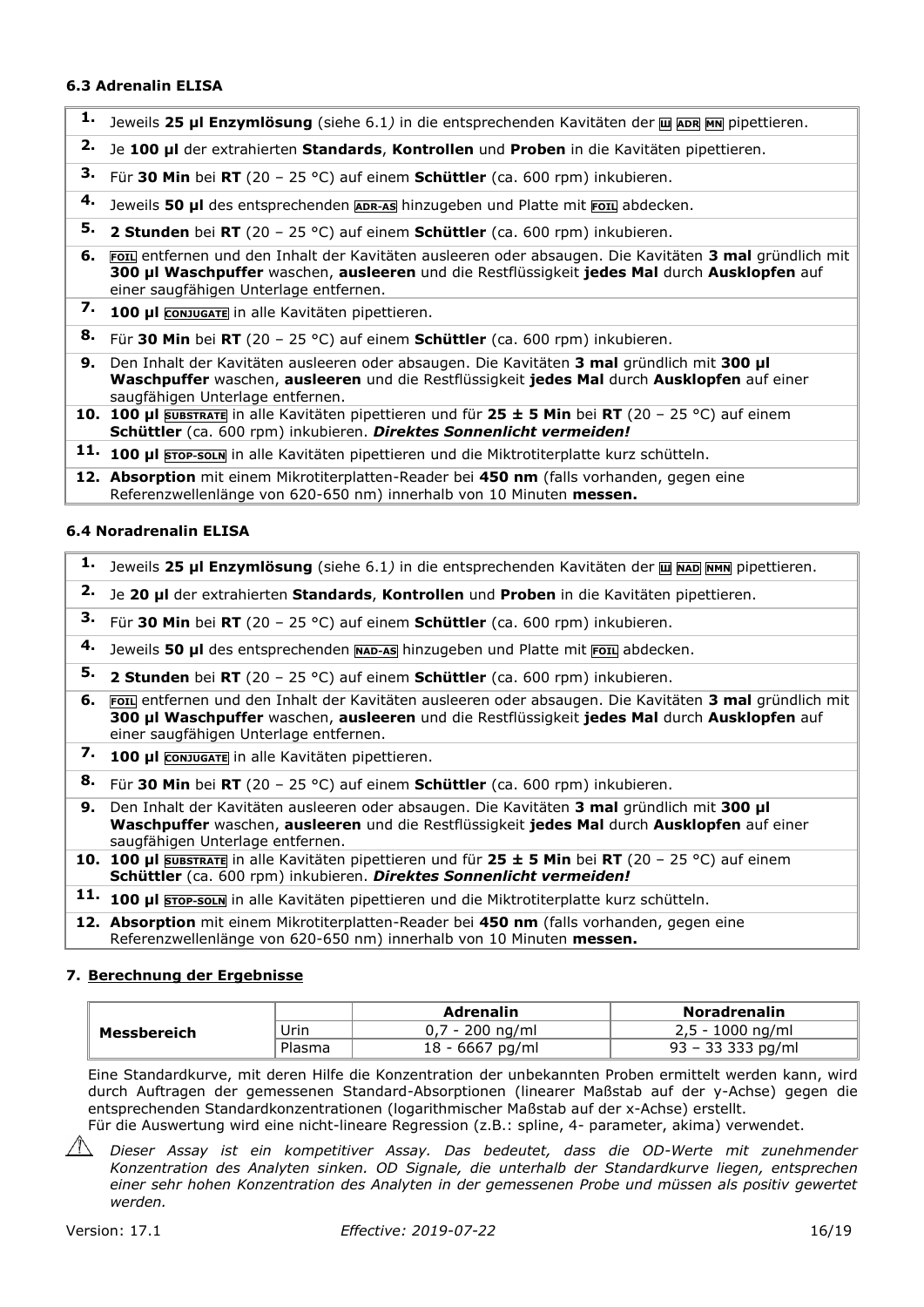#### **Urinproben und Kontrollen**

Die Konzentrationen der **Urinproben** und **Kontrollen** können direkt von der Standardkurve abgelesen werden.

Berechnung der 24 Stunden Urinproben: **µg/24h = µg/l x l/24h**

#### **Plasmaproben**

Die aus der Kurve abgelesenen Konzentrationen müssen durch **30 dividiert** werden.

#### **Umrechnung**

Adrenalin (ng/ml) x 5.46 = Adrenalin (nmol/l) Noradrenalin (ng/ml) x 5.91 = Noradrenalin (nmol/l)

#### **Erwartete Referenzwerte**

Es wird empfohlen, dass jedes Labor seine eigenen Referenzwerte ermittelt.

|            | Adrenalin                | <b>Noradrenalin</b>      |
|------------|--------------------------|--------------------------|
| Sammelurin | $< 20 \mu$ g/Tag         | $<$ 90 µg/Tag            |
|            | $(110 \text{ nmol/Taq})$ | $(535 \text{ nmol/Taq})$ |
| Plasma     | $< 100$ pg/ml            | $< 600$ pg/ml            |

#### **7.1 Qualitätskontrolle**

Es wird empfohlen, mit jeder Testserie die Kitkontrollen und/oder andere kommerzielle Kontrollproben im normalen und pathologischen Bereich mitzubestimmen, um die Leistungsfähigkeit des Tests zu überprüfen. Die Kontrollproben müssen dabei innerhalb der angegebenen Bereiche liegen. Die Vertrauensbereiche der Kitkontrollen sind im QC-Report aufgeführt.

#### **7.2 Typische Standardkurven**

*Beispiele: bitte nicht für die Auswertung verwenden!*



#### **8. Testcharakteristika**

|                          |            |                 | Adrenalin | <b>Noradrenalin</b> |
|--------------------------|------------|-----------------|-----------|---------------------|
| Analytische Sensitivität |            | Urine $(nq/ml)$ | 0.9       |                     |
|                          | <b>LOD</b> | Plasma (pg/ml)  |           | 36                  |
|                          | <b>LOQ</b> | Urine $(nq/ml)$ |           |                     |
|                          |            | Plasma (pg/ml)  |           | 93                  |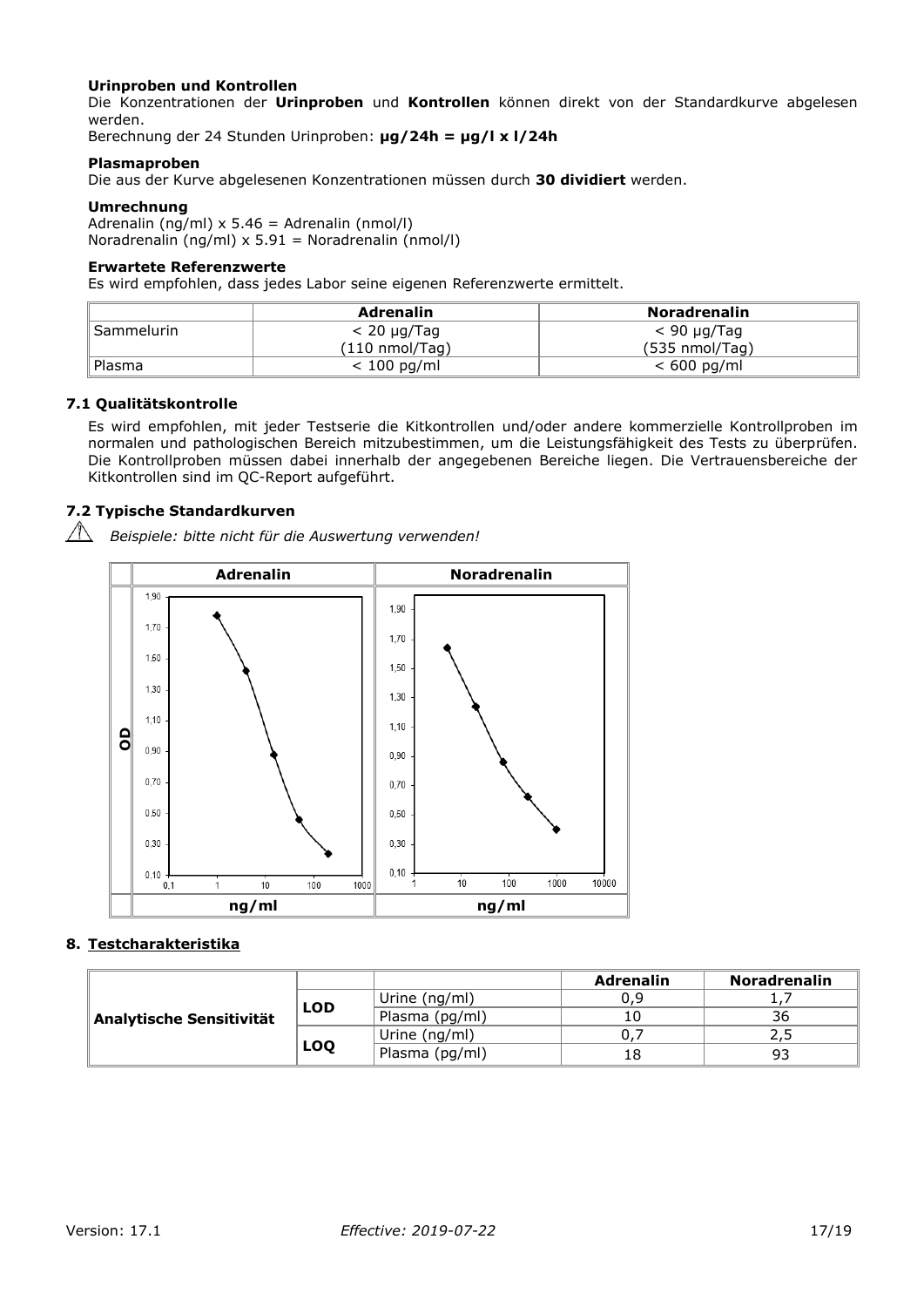|                        | <b>Substanz</b>                   |           | Kreuzreaktion (%) |  |
|------------------------|-----------------------------------|-----------|-------------------|--|
|                        |                                   | Adrenalin | Noradrenalin      |  |
|                        | Derivatisiertes Adrenalin         | 100       | 0,08              |  |
|                        | Derivatisiertes Noradrenalin      | 0,13      | 100               |  |
|                        | Derivatisiertes Dopamin           | < 0.01    | 0,03              |  |
| Analytische Spezifität | Metanephrin                       | 0,18      | < 0,01            |  |
| Kreuzreaktion)         | Normetanephrin                    | < 0.01    | 0,16              |  |
|                        | 3-Methoxytyramin                  | < 0.01    | < 0,01            |  |
|                        | 3-Methoxy-4-hydroxyphenylglycol   | < 0.01    | < 0,01            |  |
|                        | Tvramin                           | < 0.01    | < 0.01            |  |
|                        | Phenylalanin, Coffeinsäure, L-    |           |                   |  |
|                        | Dopa, Homovanillinsäure, Tyrosin, | < 0.01    | < 0.01            |  |
|                        | 3-Methoxy-4-hydroxymandelsäure    |           |                   |  |

| <b>Präzision</b>              |       |                 |        |                                 |   |                                |      |  |  |
|-------------------------------|-------|-----------------|--------|---------------------------------|---|--------------------------------|------|--|--|
| Intra-Assay Urin ( $n = 60$ ) |       |                 |        | Intra-Assay Plasma ( $n = 60$ ) |   |                                |      |  |  |
|                               | Probe | Bereich (ng/ml) | CV(% ) |                                 |   | Probe Bereich (pg/ml) $CV($ %) |      |  |  |
| Adrenalin                     |       | $6,2 \pm 1,1$   | 17,4   | Adrenalin                       |   | $64,7 \pm 15,9$                | 24,7 |  |  |
|                               |       | $21,4 \pm 2,7$  | 12,4   |                                 |   | $258 \pm 32,5$                 | 12,7 |  |  |
|                               | 3     | $59,4 \pm 7,8$  | 13,1   |                                 | 3 | $948 \pm 105$                  | 11,0 |  |  |
| Noradrenalin                  |       | $26,1 \pm 3,6$  | 13,8   |                                 |   | $510 \pm 65$                   | 12,8 |  |  |
|                               |       | $97 \pm 12,8$   | 13,4   | Noradrenalin                    |   | $1358 \pm 194$                 | 14,3 |  |  |
|                               | 3     | $267 \pm 35$    | 13,1   |                                 |   | $3363 \pm 374$                 | 11,1 |  |  |

| Inter-Assay Urin $(n = 33)$ |       |                 |        | Inter-Assay Plasma ( $n = 18$ ) |               |                                |      |
|-----------------------------|-------|-----------------|--------|---------------------------------|---------------|--------------------------------|------|
|                             | Probe | Bereich (ng/ml) | CV(% ) |                                 |               | Probe Bereich (pg/ml) $CV( %)$ |      |
| Adrenalin                   |       | $5,2 \pm 0,9$   | 17,9   |                                 |               | $76,4 \pm 11,1$                | 14,5 |
|                             |       | $17,8 \pm 2,1$  | 11,7   | Adrenalin                       |               | $247 \pm 27,5$                 | 11,1 |
|                             | 2     | $54,2 \pm 6,6$  | 12,1   |                                 |               | $771 \pm 101$                  | 13,1 |
| <b>Noradrenalin</b>         |       | $19,5 \pm 3,9$  | 20,0   |                                 |               | $445 \pm 40,9$                 | 9,2  |
|                             | ົ     | $80,6 \pm 10,6$ | 13,2   | Noradrenalin                    | $\mathcal{D}$ | $1232 \pm 134$                 | 10,9 |
|                             |       | $226 \pm 39,5$  | 17,4   |                                 |               | $3283 \pm 302$                 | 9,2  |

|            |              |        | Serielle Verdünnung bis | Bereich (%) | Mittelwert (%) |
|------------|--------------|--------|-------------------------|-------------|----------------|
|            |              | Urin   | 1:512                   | $92 - 123$  | 108            |
| Linearität | Adrenalin    | Plasma | 1:512                   | $94 - 115$  | 105            |
|            |              | Urin   | 1:512                   | $100 - 127$ | 112            |
|            | Noradrenalin | Plasma | 1:512                   | $102 - 125$ | 112            |

|               |              |        | Mittelwert (%) | Bereich (%) | <b>Bereich</b>      |
|---------------|--------------|--------|----------------|-------------|---------------------|
| Wiederfindung | Adrenalin    | Urin   | 106            | $94 - 120$  | $4,5 - 53,5$ ng/ml  |
|               |              | Plasma | 105            | $88 - 117$  | $9,1 - 4268$ pg/ml  |
|               | Noradrenalin | Urin   | 103            | $91 - 113$  | $58,6 - 260$ ng/ml  |
|               |              | Plasma | 87             | 75 - 107    | $51 - 14$ 251 pg/ml |

#### **9. Referenzen/Literatur**

- (1) Kim et al. Vitamin C prevents stress-induced damage on the heart caused by the death of cardiomyocytes, through the down-regulation of the excessive production of catecholamine, TNF-α, and ROS production in GULO(-I-) Vit C-Insufficient mice. Free Radical Biology and Medicine, 65:573-583 (2013)
- (2) Bada et al. Peripheral vasodilatation determines cardiac output in exercising humans: insight from atrial pacing. The Journal of Physiology, 590(8):2051-2060 (2012)
- (3) Parks et al. Employment and work schedule are related to telomere length in women. Occupational & Environmental Medicine 68(8):582-589 (2011)